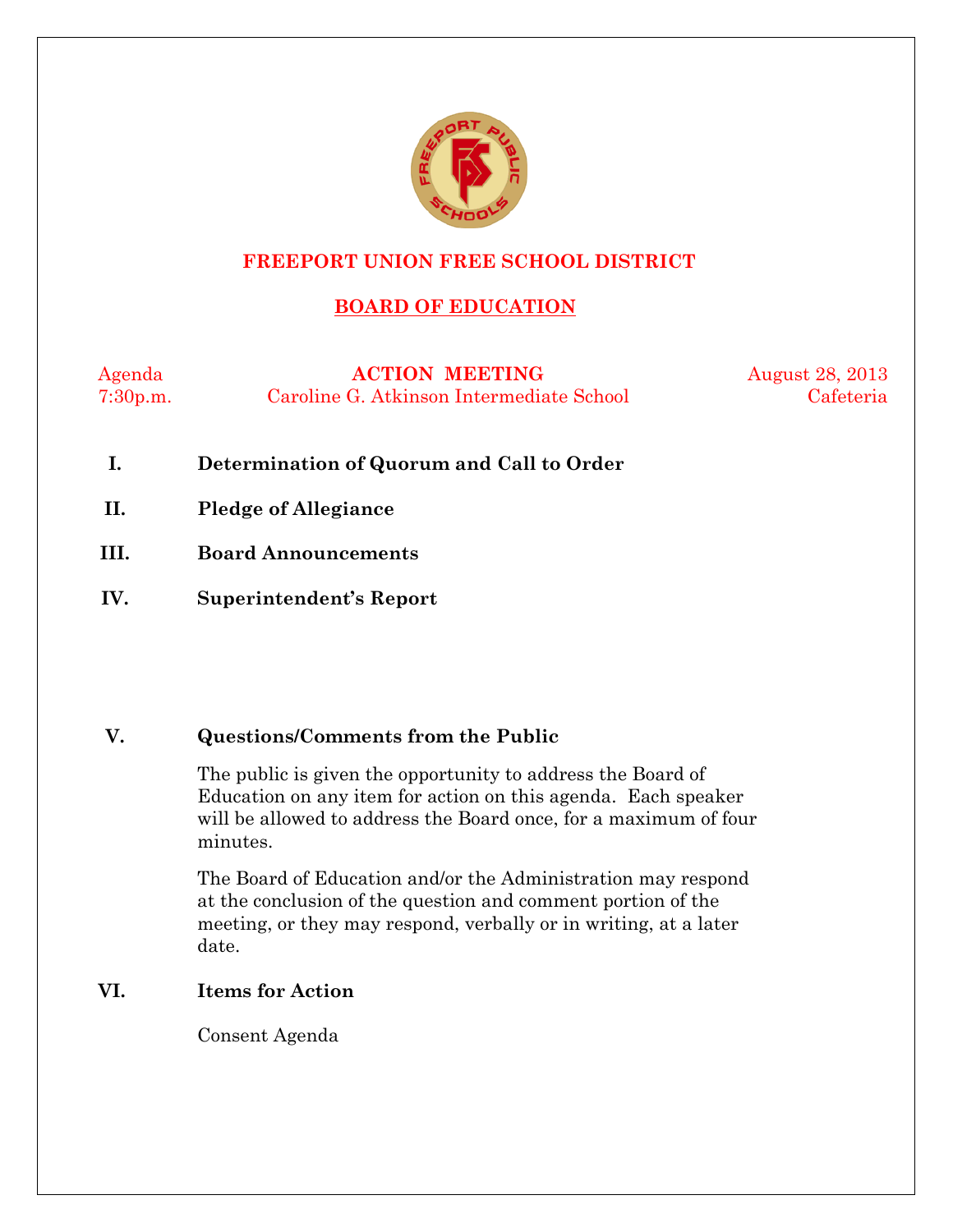#### **Consent Agenda Items:**

#### *Acceptance of the Minutes*  $\mathbf{A}$ **BE IT RESOLVED that the Board of Education of the Freeport Union Free School District hereby approves the following items; A; B 1, 2, 3, 4, 5, 6, 7, 8; C 1.**

# **Consent Approve**

 **AA. Consent - Approve** 

|      | A.                                                                                                                                     | Acceptance of the Minutes of the Board of Education                                                                                                                                                                                                                                                                    |                                                                                                                                                              |  |  |  |
|------|----------------------------------------------------------------------------------------------------------------------------------------|------------------------------------------------------------------------------------------------------------------------------------------------------------------------------------------------------------------------------------------------------------------------------------------------------------------------|--------------------------------------------------------------------------------------------------------------------------------------------------------------|--|--|--|
|      | <b>B.</b>                                                                                                                              | <b>Personnel Actions</b><br>1. Leave of Absence<br>2. Change of Status<br>3. Resignation<br>4. Appointment of Instructional Staff - Probationary<br>5. Appointment of Staff-Temporary<br>6. Appointment of Non Instructional Staff<br>7. Appointment of Fall Coaching Staff<br>8. Appointment of the Central Treasurer | TAB <sub>2</sub><br>TAB <sub>3</sub><br>TAB <sub>4</sub><br>TAB <sub>5</sub><br>TAB <sub>6</sub><br>TAB <sub>7</sub><br>TAB <sub>8</sub><br>TAB <sub>9</sub> |  |  |  |
|      | $\mathbf{C}$ .<br><b>Education</b><br>1. Acceptance of the Minutes from the Committees on<br>Special Education and Preschool Education |                                                                                                                                                                                                                                                                                                                        | <b>TAB 10</b>                                                                                                                                                |  |  |  |
| VII. |                                                                                                                                        | <b>Other Items for Action</b>                                                                                                                                                                                                                                                                                          |                                                                                                                                                              |  |  |  |
|      | A.                                                                                                                                     | Personnel<br>1. Administrative Appointment<br>2. Retirement of Staff                                                                                                                                                                                                                                                   |                                                                                                                                                              |  |  |  |
|      | <b>B.</b>                                                                                                                              | <b>Education</b><br>1. Approval of Consultants<br>2. Approval of the Revised 2013-2014 Code of Conduct<br>3. Roll-Over of the 2012-2013 APPR Plan                                                                                                                                                                      | <b>TAB 13</b><br><b>TAB 14</b><br><b>TAB 15</b>                                                                                                              |  |  |  |
|      | C.                                                                                                                                     | Finance<br>1. Budget Transfer –<br>2. Approval of a Transportation Contract Extension<br>3. Acceptance of Donations<br>4. Ratification of a Memorandum of Agreement<br>5. Resolution to Rescind an Affordable Care Action<br>6. Approval of SEQRA in Connection with an Emergency<br>Repair                            | <b>TAB 16</b><br><b>TAB 17</b><br><b>TAB 18</b><br><b>TAB 19</b><br><b>TAB 20</b><br><b>TAB 21</b>                                                           |  |  |  |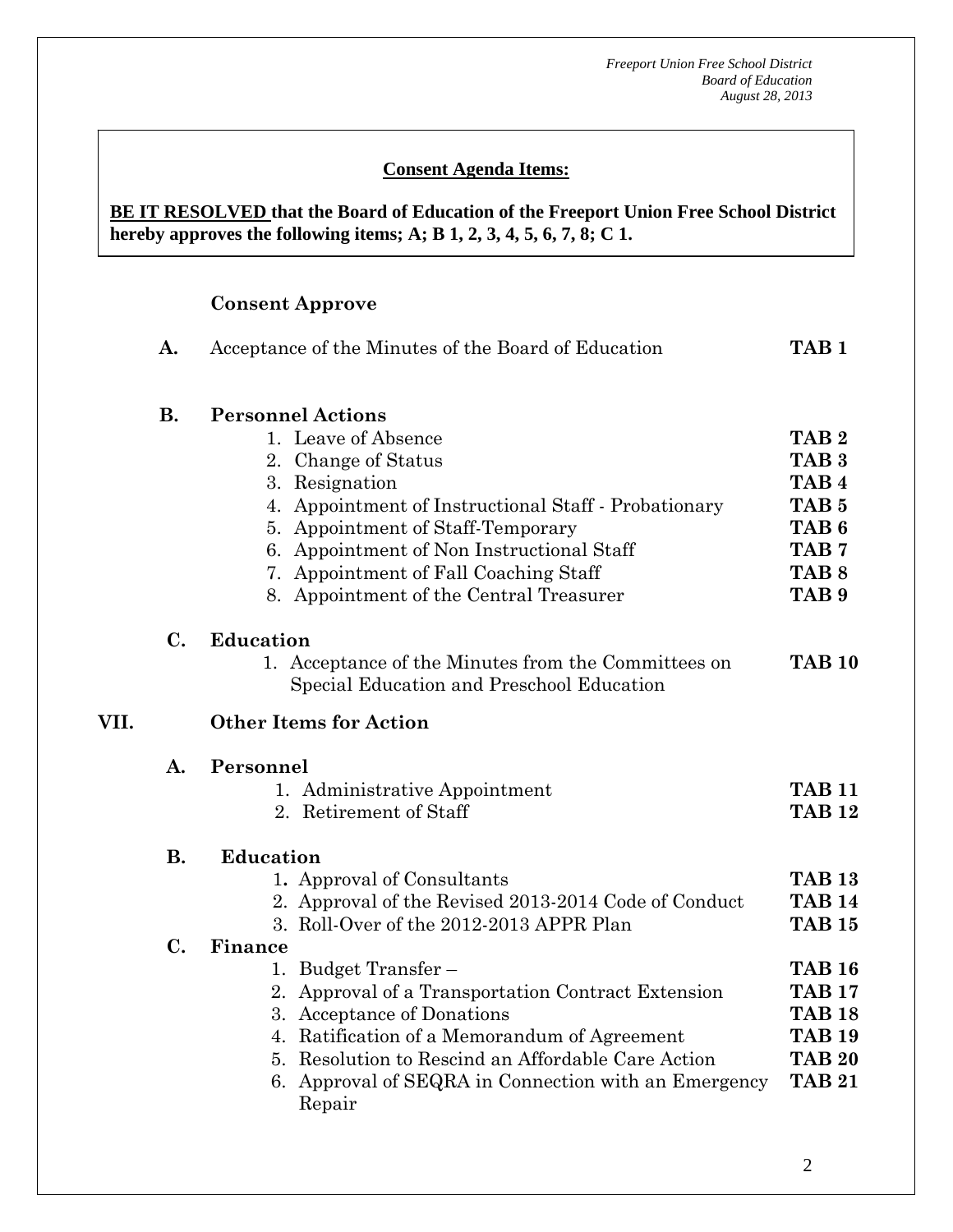# **D. Other Reports to the Board**

- 1. High School Funds Report
- 2. Treasurer's Report

**TAB 22**

#### **VIII. Questions/Comments from the Public on Other Topics**

At this time, the public is given the opportunity to address the Board of Education on any topic. Each speaker will be allowed to address the Board once, for a maximum of **four** minutes.

The Board of Education and/or the Administration may respond at the conclusion of the question and comment portion of the meeting, or they may respond, in writing, at a later date.

#### **IX. Board Comments**

**X. Superintendent Comments** 

#### **XI. Adjournment**

#### **XII. Next Meeting**

The next proposed meeting of the Board of Education will be held on September 11, 2013 at Caroline G. Atkinson School. All meetings begin at 7:30 p.m. unless otherwise noted.

Register to vote: Monday through Friday between 8:30 a.m. and 3:30 p.m. at the Administration Building, 235 N. Ocean Avenue.

**Visit our website at www.freeportschools.org**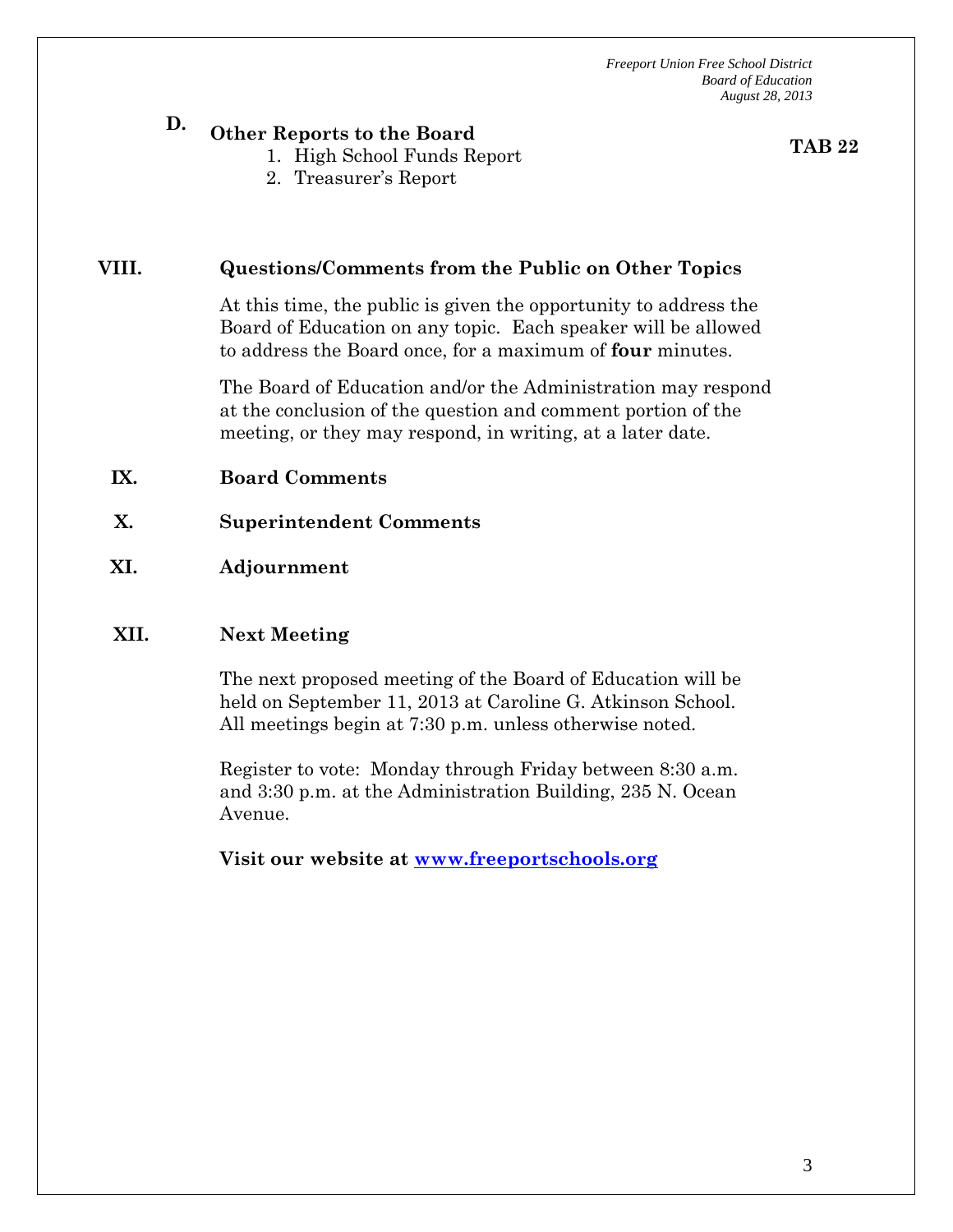# **Consent Agenda Items:**

**BE IT RESOLVED**, that the Board of Education of the Freeport Union Free School District hereby approves the following items; A; B 1, 2, 3, 4, 5, 6, 7, 8; C.

#### **BACK UP MATERIAL FOR CONSENT AGENDA ACTION ITEMS IN TABS 1-10**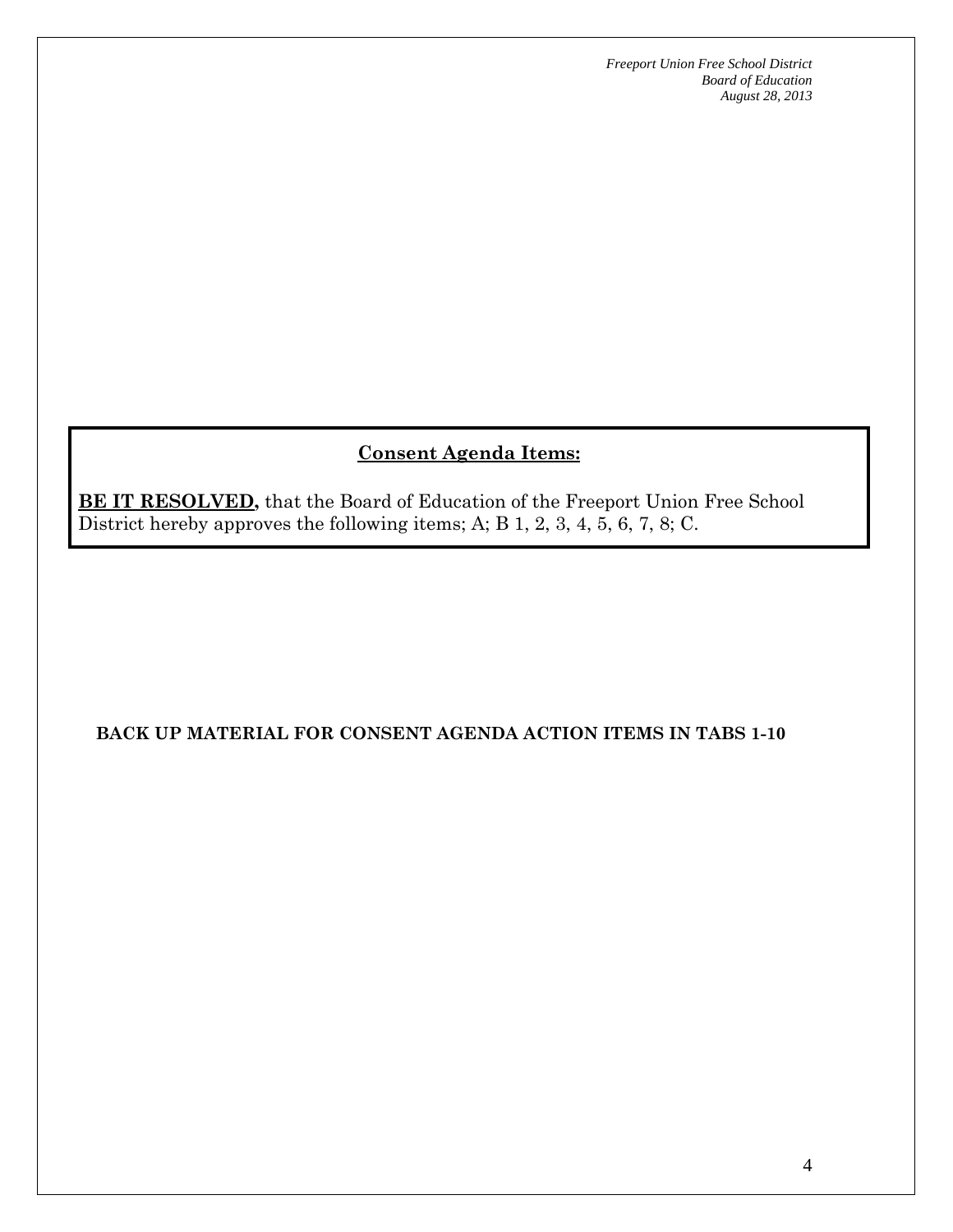# **Acceptance of the Minutes**

**BE IT RESOLVED** that the Board of Education of the Freeport Union Free School District hereby accepts the minutes of the following meetings as written:

July 18, 2013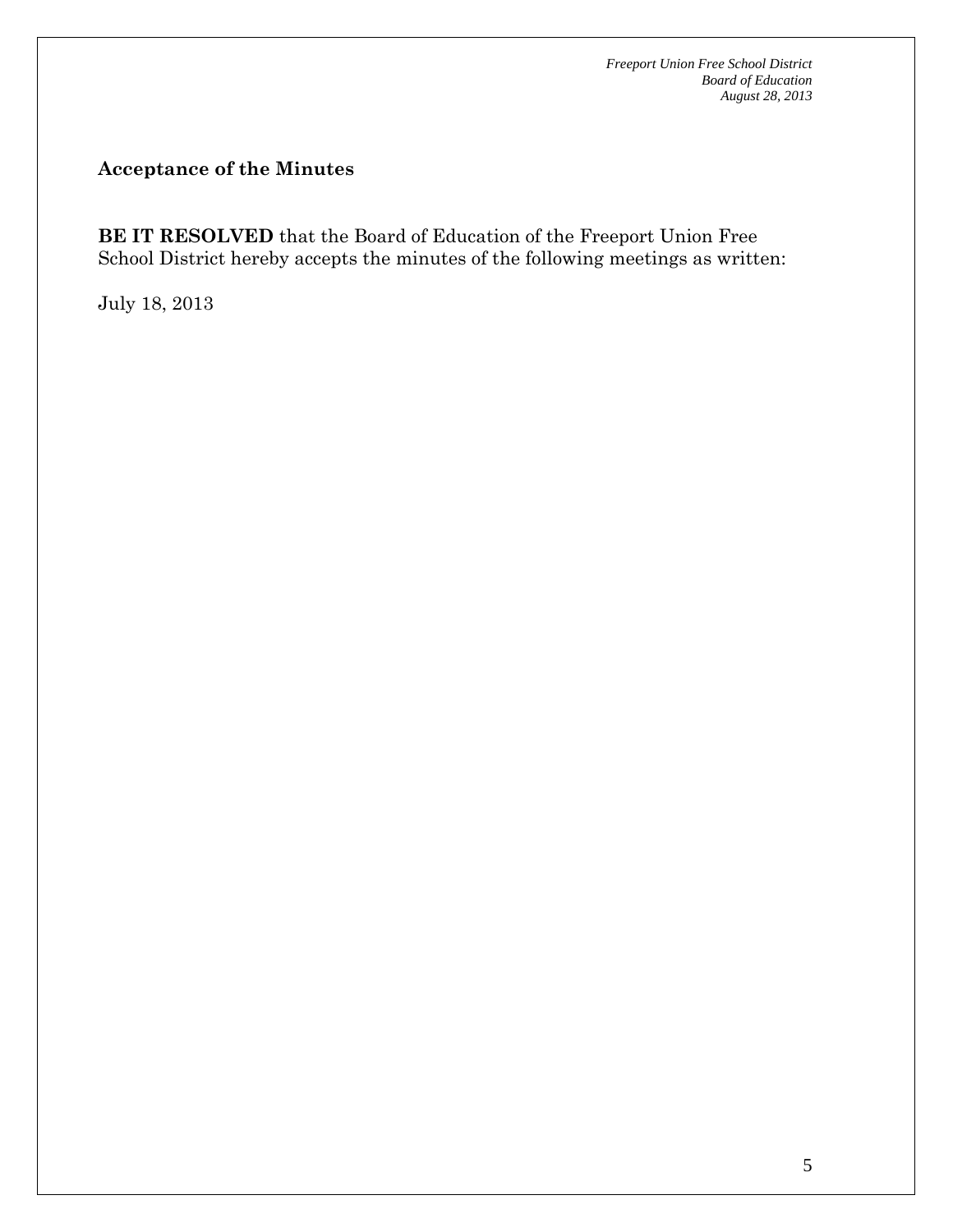## **Personnel**

#### **Leave of Absence**

**BE IT RESOLVED**, that the Board of Education of the Freeport Union Free School District hereby grants a request for leave of absence as listed below:

- **1. Laila Schmutzler**, Registered Nurse, effective September 1, 2013 through January 31, 2014, for child care.
- 2. **Andrea Parisi**, Reading Teacher, effective August 28, 2013 through October 29, 2013, for child care and FMLA.
- **3. Michelle DiGiovanni,** Elementary Teacher, effective August 28, 2013 through September 30, 2013, for child care and FMLA.
- **4. Pedro Burgess,** Cleaner, effective April 8, 2013 extended through September 15, 2013, for health reasons.
- 5. **Jaclyn Leahy,** Speech Teacher, effective April 22, 2013 extended through September 29, 2013, for health reasons.
- 6. **Beverly Harper-Lewis,** full-time Teaching Assistant, effective August 28, 2013 through February 1, 2014, for student teaching.
- 7. **Lauren Muchnick**, Elementary Teacher, effective August 28, 2013 through January 31, 2014, for child care.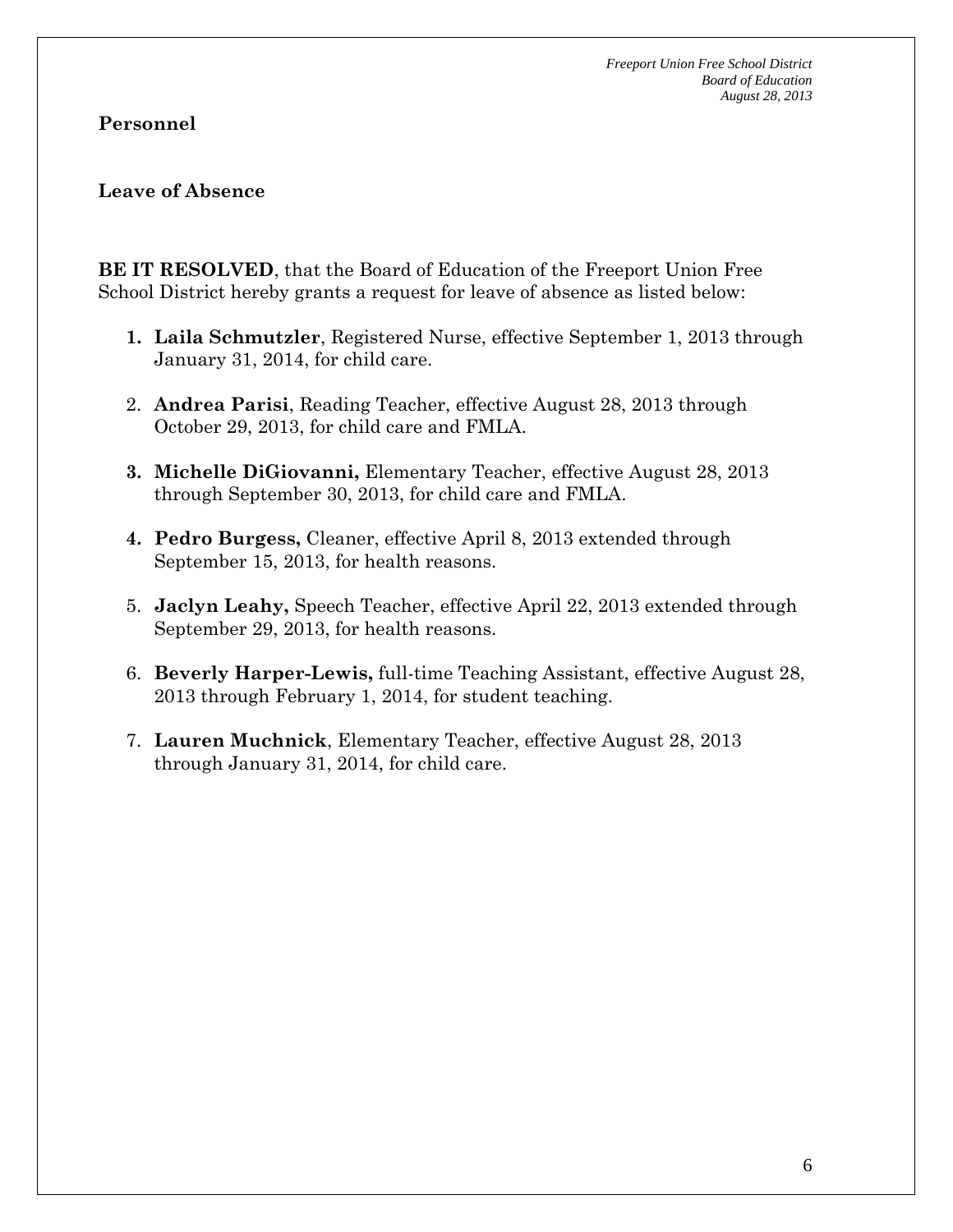# **Personnel**

#### **Change of Status**

**BE IT RESOLVED,** that the Board of Education of the Freeport Union Free School District hereby approves the following change of status as listed below:

- **1. Miladys Pena,** Food Service Helper, change of status from 5 hours per day to 6 hours per day, (replacing M. Marine, resigned) compensation will now be \$16,765.14, effective September 1, 2013.
- **2. Shirma John,** Food Service Helper, change of status from 4 hours per day to 5 hours per day, (replacing M. Pena, change of status) compensation will now be \$14,439.25, effective September 1, 2013.
- **3. Daisy Smith,** Food Service Helper, change of status from 4 hours per day to 6 hours per day, (replacing D. Galgano, retired)compensation will now be \$15,975.24, effective September 1, 2013.
- **4. Diane Cassidy,** Teaching Assistant, change of status from part-time to full-time (replacing R. Stansfield, resigned) effective September 1, 2013, anticipated tenure date is September 1, 2016, compensation will now be \$20,432.10, assignment: Atkinson.
- **5. Maria Rivera**, Foreign Language Teacher, change of status from full-time to 2/5, for the 2013-2014 school year, compensation will be \$41,126.40, assignment: FHS.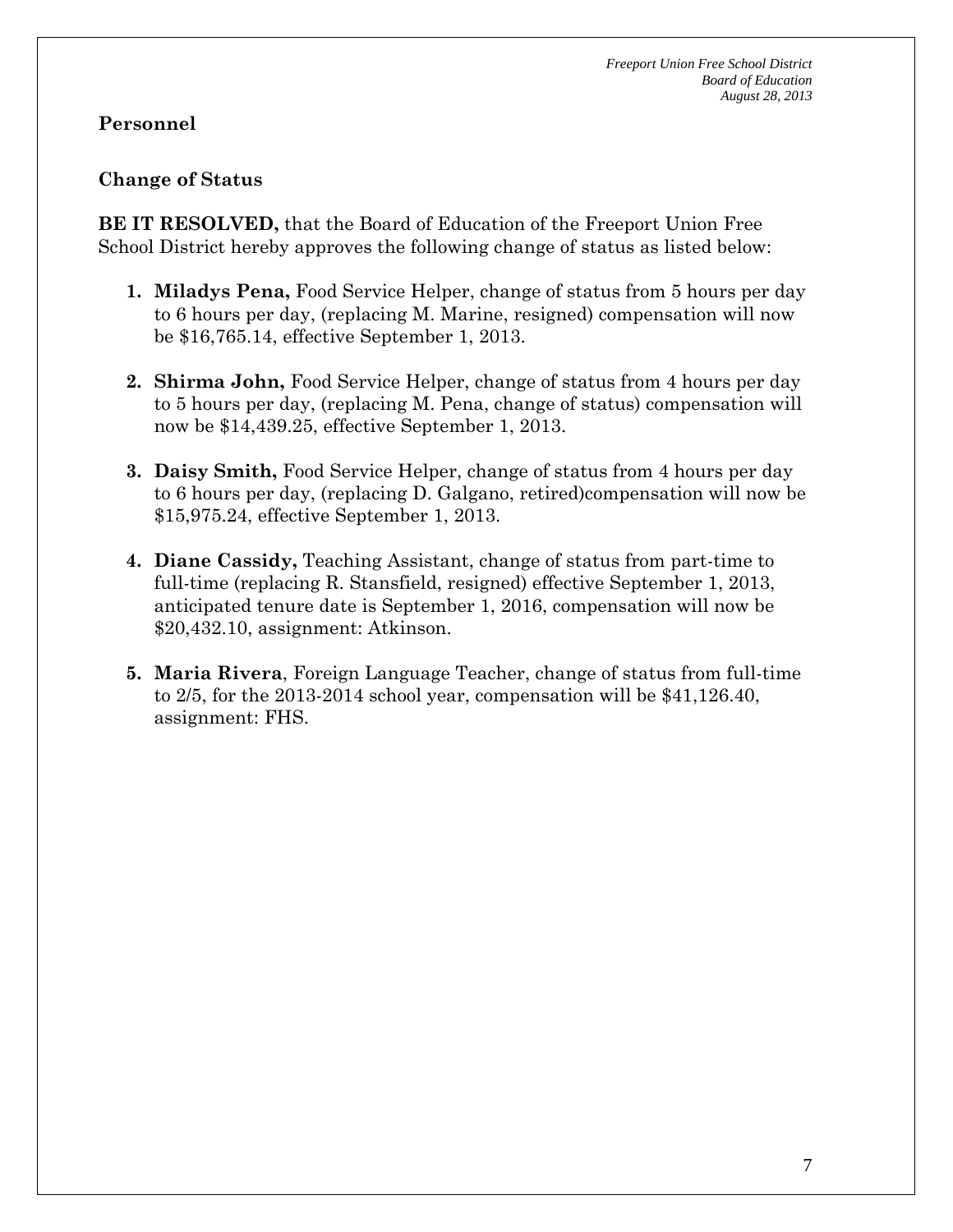# **Resignation of Staff**

**BE IT RESOLVED**, that the Board of Education of the Freeport Union Free School District hereby accepts the letter(s) of resignation from the following staff member(s) as listed below:

- **1. Maximina Marine**, Food Service Helper (6 Hour), effective August 31, 2013, to accept another position in the District.
- **2. Lauren Webb**, Social Studies Teacher, effective August 5, 2013, for personal reasons.
- **3. Jetster Bates**, part-time Teaching Assistant, effective August 9, 2013, to accept a teaching position in another state.
- **4. Jill Hayden,** full-time Teaching Assistant, effective August 16, 2013, for personal reasons.
- **5. Jessica McCarson,** full-time Teaching Assistant, effective August 16, 2013, to accept a teaching position out of District.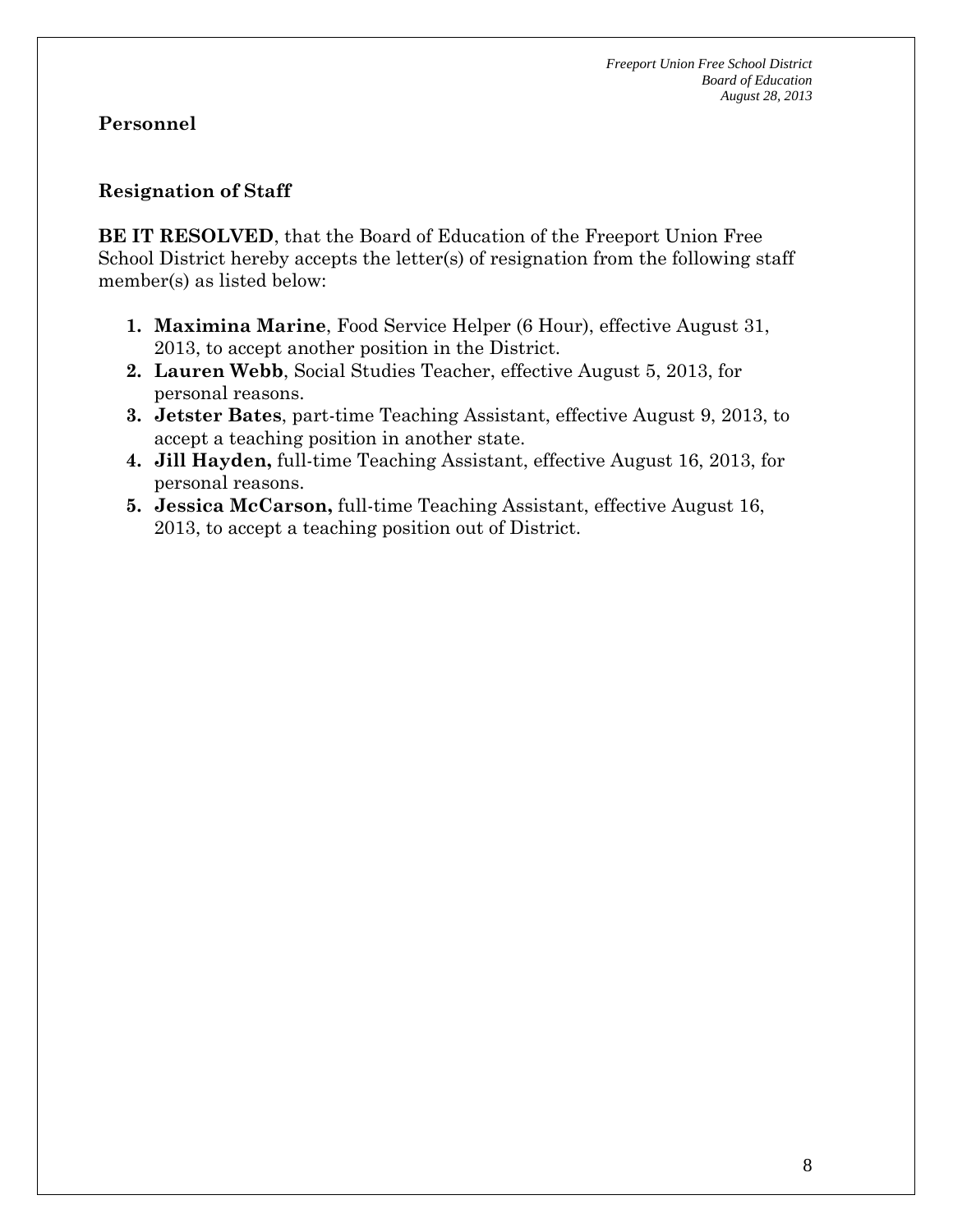# **Appointment of Instructional Staff - Probationary**

**BE IT RESOLVED**, that the Board of Education of the Freeport Union Free School District, upon the recommendation of the Superintendent, hereby appoints the individuals listed in the attached Appointment of Staff Report - Temporary, in accordance with the rules of the Board of Regents. These individuals shall possess appropriate certification allowing them to serve as teachers in the public schools of New York.

**1. Matthew Cellan**, Physical Education Teacher, (replacing D. Wahlers, retired) a probationary appointment effective September 1, 2013 with an expected tenure date of February 4, 2016. Compensation will be on step 1- 1B of the U4C Schedule at \$55,130. Assignment: Atkinson.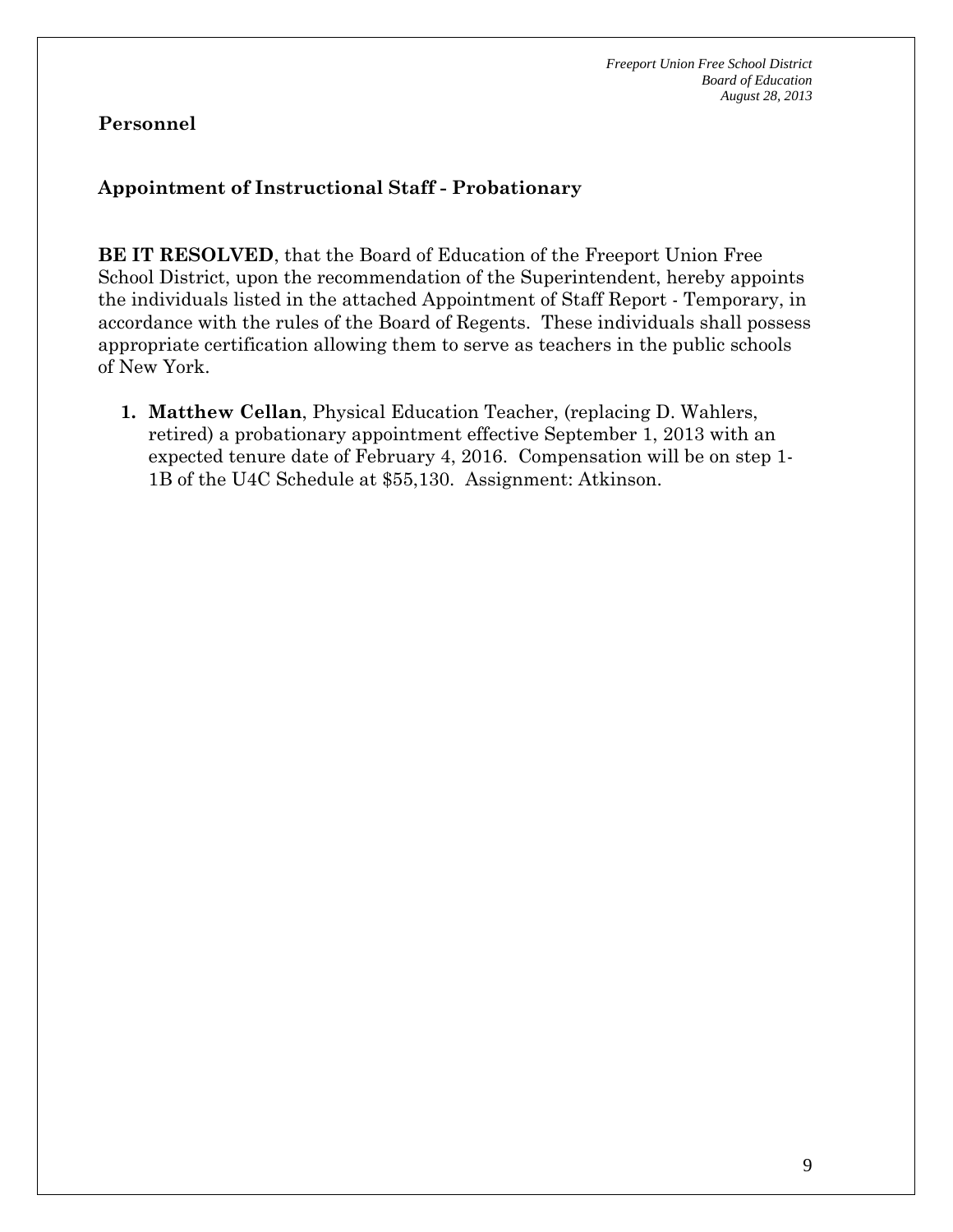# **Appointment of Instructional Staff - Temporary**

**BE IT RESOLVED**, that the Board of Education of the Freeport Union Free School District, upon the recommendation of the Superintendent, hereby appoints the individuals listed in the following Appointment of Staff Report - Temporary, in accordance with the rules of the Board of Regents. These individuals shall possess appropriate certification allowing them to serve as teachers in the public schools of New York.

- 1. **Wendy Lindner**, Coordinator for The German Experience, a temporary appointment for the 2013-14 school year. Compensation will be a stipend of \$1,750.
- 2. **Richard Sells**, Coordinator for The German Experience, a temporary appointment for the 2013-14 school year. Compensation will be a stipend of \$1,750.
- 3. **Dana Berner**, Permanent Substitute, a temporary appointment effective September 1, 2013 through June 27, 2014. Compensation for this will be at the Substitute Pay Rate of \$125 per day. Assignment: New Visions.
- 4. **Melanie Cummings,** Permanent Substitute, a temporary appointment effective September 1, 2013 through June 27, 2014. Compensation for this will be at the Substitute Pay Rate of \$125 per day. Assignment: Archer.
- 5. **Jacqueline Capobianco**, Permanent Substitute, a temporary appointment effective September 1, 2013 through June 27, 2014. Compensation for this will be at the Substitute Pay Rate of \$125 per day. Assignment: Archer.
- 6. **Danielle Barry**, Permanent Substitute, a temporary appointment effective September 1, 2013 through June 27, 2014. Compensation for this will be at the Substitute Pay Rate of \$125 per day. Assignment: Giblyn.
- 7. **Dolores Miller,** Permanent Substitute, a temporary appointment effective September 1, 2013 through June 27, 2014. Compensation for this will be at the Substitute Pay Rate of \$125 per day. Assignment: Atkinson.
- 8. **Jillian Onorato**, Permanent Substitute, a temporary appointment effective September 1, 2013 through June 27, 2014. Compensation for this will be at the Substitute Pay Rate of \$125 per day. Assignment: Atkinson.
- 9. **Eric Ligon**, Permanent Substitute, a temporary appointment effective September 1, 2013 through June 27, 2014. Compensation for this will be at the Substitute Pay Rate of \$125 per day. Assignment: Atkinson.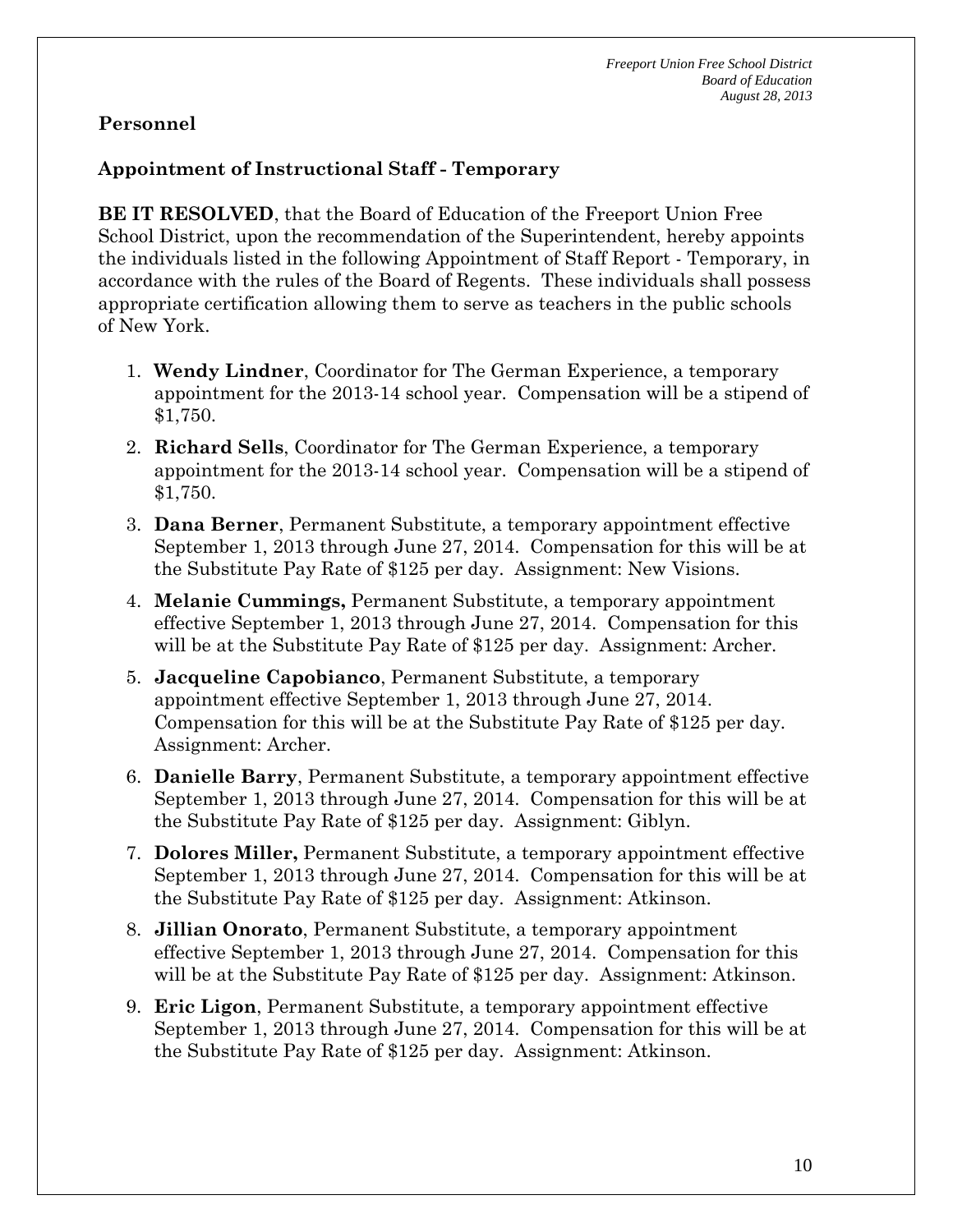10.**Allison Bowers,** Permanent Substitute, a temporary appointment effective September 1, 2013 through June 27, 2014. Compensation for this will be at the Substitute Pay Rate of \$125 per day. Assignment: Giblyn.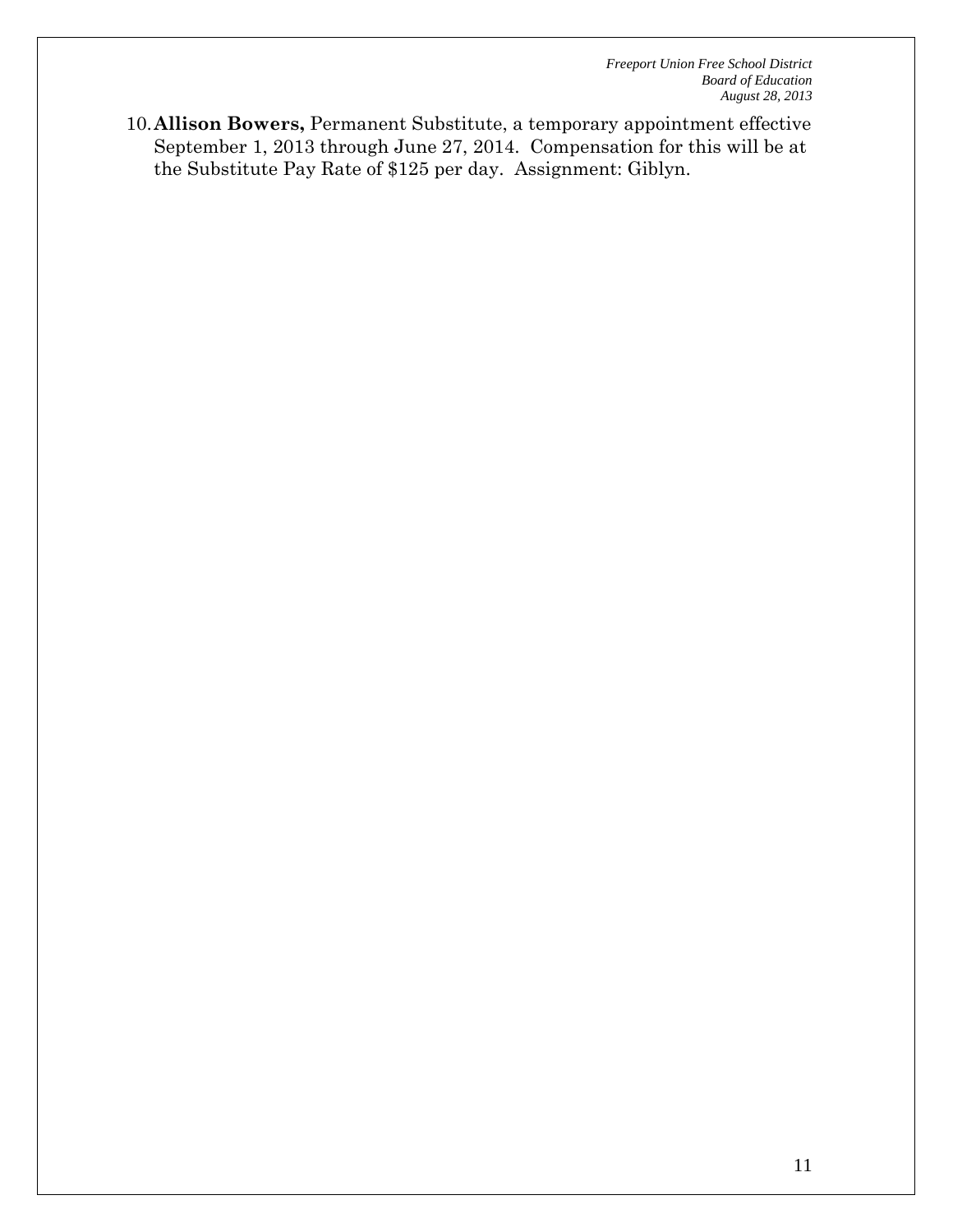# **Appointment of Non-Instructional Staff**

**BE IT RESOLVED**, that the Board of Education of the Freeport Union Free School District hereby appoints the individuals as listed, in accordance with Civil Service Rules and Regulations.

- **1. Susan Camille Trenkle,** Typist Clerk, (return from Preferred Eligibility List, replacing S. Walsh, retired), effective July 31, 2013, compensation will be \$38,029 according to the Clerical Salary Schedule. Assignment: Archer.
- **2. Amanda McLean,** Food Service Helper, (4 hour) a probationary appointment effective September 1, 2013 for a period of 26 weeks upon Civil Service approval. Compensation will be according to the Cafeteria Schedule at \$10,237.60. Assignment: Atkinson.
- **3. Vivian Buckles**, Food Service Helper, (4 hour) a probationary appointment effective September 1, 2013 for a period of 26 weeks upon Civil Service approval. Compensation will be according to the Cafeteria Schedule at \$10,237.60. Assignment: Archer.
- **4. Veronica Morales**, Food Service Helper, (4 hour) a probationary appointment effective September 1, 2013 for a period of 26 weeks upon Civil Service approval. Compensation will be according to the Cafeteria Schedule at \$10,237.60. Assignment: Giblyn.
- **5. Lorraine Quintanilla**, Registered Nurse, (return from excessing, replacing L. Schmutzler, LOA), appointment effective September 1, 2013. Compensation will be according to the Registered Nurse Salary Schedule at \$43,772. Assignment: Atkinson/FHS.
- **6. Maximina Marine**, Assistant Cook, (replacing M. Calidonio, retired) a probationary appointment effective September 1, 2013 for a period of 26 weeks upon Civil Service approval. Compensation will be according to the Cafeteria Salary Schedule at \$24,873.84. Assignment: FHS.
- **7. Mary Ann Ross,** Administrative Assistant, temporary appointment at a rate of \$50. per hour (\$350 per day) not to exceed 15 days.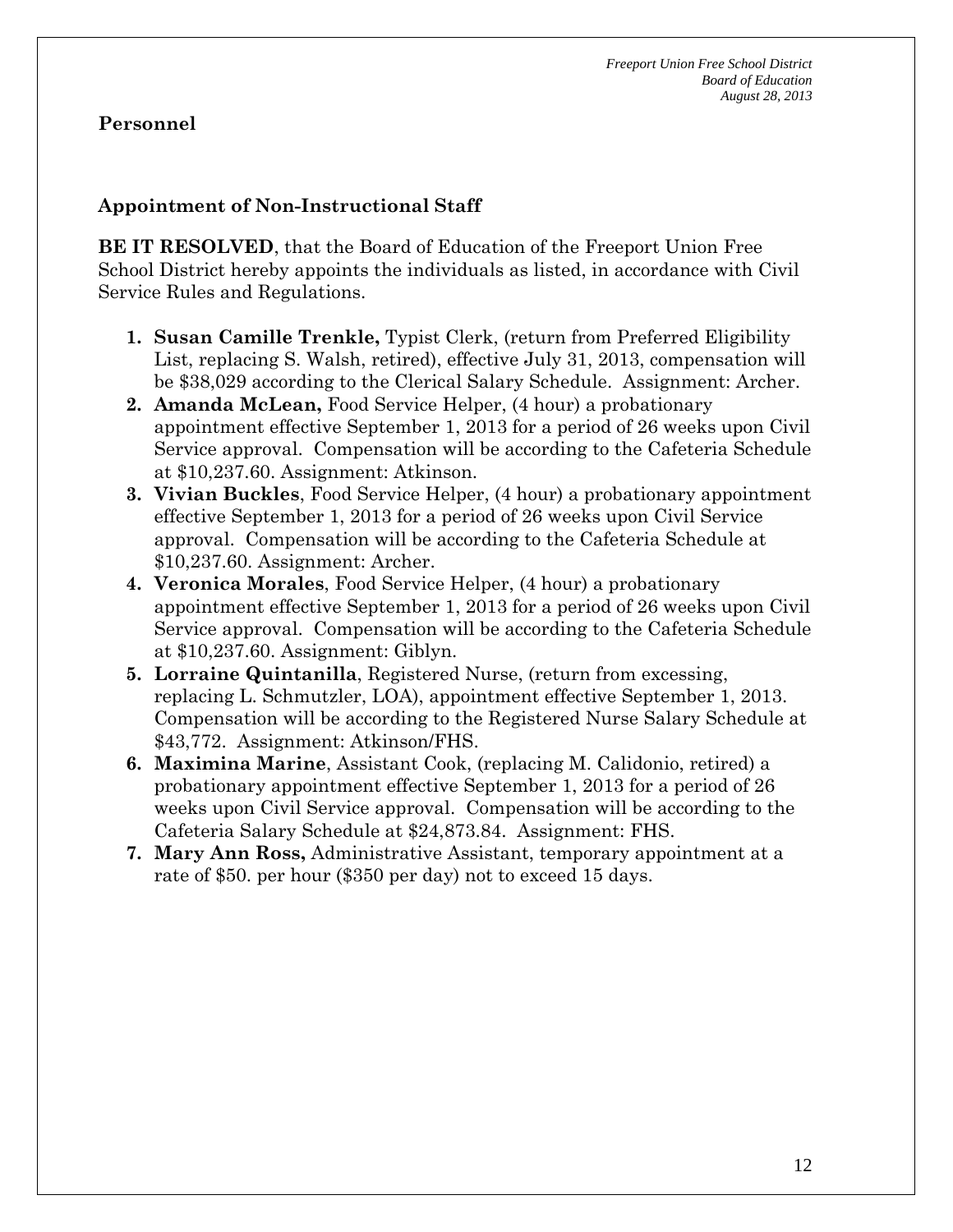# **Appointment of Fall Coaching Staff**

**BE IT RESOLVED,** that the Board of Education of the Freeport Union Free School District, hereby appoints the individuals for coaching positions as attached. These individuals shall possess appropriate certification allowing them to serve as coaches in the public schools of New York.

|                        | <b>Fall 2013</b>              |                |
|------------------------|-------------------------------|----------------|
| <b>Coaches Names</b>   | Position                      | Salary         |
| Mulfinger, William     | Modified Badminton            | \$<br>3,697.00 |
| Kolodny, Laurie        | Varsity Cheerleading          | \$<br>3,910.00 |
| Gayle, Cheryl          | J.V. Cheerleading Asst.       | \$<br>3,098.00 |
| Sasso, Nina            | Modified Cheerleading         | \$<br>2,537.00 |
| Gilreath, Charles      | Varsity Cross Country         | \$<br>5,517.00 |
| Blount, Eric           | Coed Modified Cross Country   | \$<br>4,016.00 |
| Cellan, Russell        | Varsity Head Football         | \$<br>9,699.00 |
| Smith, Kirtland        | Varsity Asst. Football        | \$<br>6,748.00 |
| Elmore, Toby           | Varsity Asst. Football        | \$<br>6,748.00 |
| Jones, Jimmy           | Varsity Asst. Football        | \$<br>6,748.00 |
| Retzlaff, Arthur       | J.V. Head Football            | \$<br>6,748.00 |
| Halvorsen, Timothy     | J.V. Asst. Football           | \$<br>6,748.00 |
| Halvorsen Jr., Timothy | J.V. Asst. Football           | \$<br>6,748.00 |
| Gordon, David          | Modified Head Football        | \$<br>5,804.00 |
| DeBonis, Robert        | Modified Asst. Football       | \$<br>4,595.00 |
| Allen, Kevin           | Modified Asst. Football       | \$<br>4,595.00 |
| Banegas, German        | Boys' Varsity Soccer          | \$<br>7,049.00 |
| May, Anthony           | Boys' J.V. Soccer             | \$<br>5,207.00 |
| Timmes, Bill           | Boys' Modified Soccer         | \$<br>4,512.00 |
| Roberts, Tracie        | Girls' Varsity Soccer         | \$<br>7,049.00 |
| Vidalon, Vanessa       | Girls' J.V. Soccer            | \$<br>5,207.00 |
| Bivona, Christina      | <b>Girls' Modified Soccer</b> | \$<br>4,512.00 |
| Murphy, Carole         | Girls' Varsity Swimming       | \$<br>7,300.00 |
| Hendrickson, Linda     | Girls' Varsity Tennis         | \$<br>5,182.00 |
| Thom, Timothy          | Girls' Varsity Volleyball     | \$<br>6,241.00 |
| Martelo, Jose          | Girls' J.V. Volleyball        | \$<br>4,245.00 |
| Puricelli Jr., Charles | <b>Fall Weight Training</b>   | \$<br>2,116.00 |
| Zito, George           | <b>Athletic Trainer</b>       | \$<br>6,663.00 |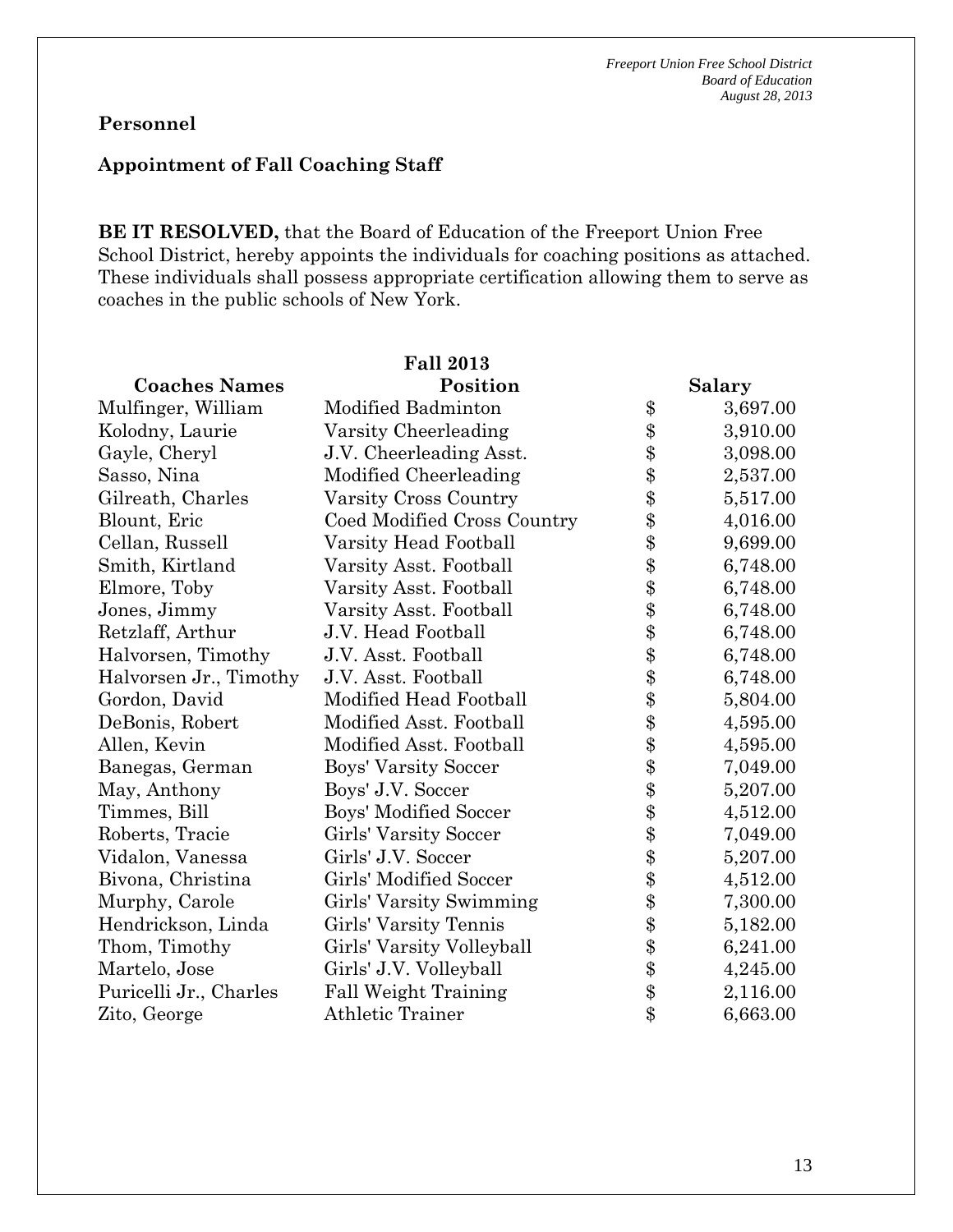# **Appointment of the Central Treasurer**

**BE IT RESOLVED,** that the Board of Education of the Freeport Union Free School District hereby appoints Betsy Funch as the Central Treasurer for Student Organizations effective July 1, 2013 through June 30, 2014. Compensation will be \$5,329.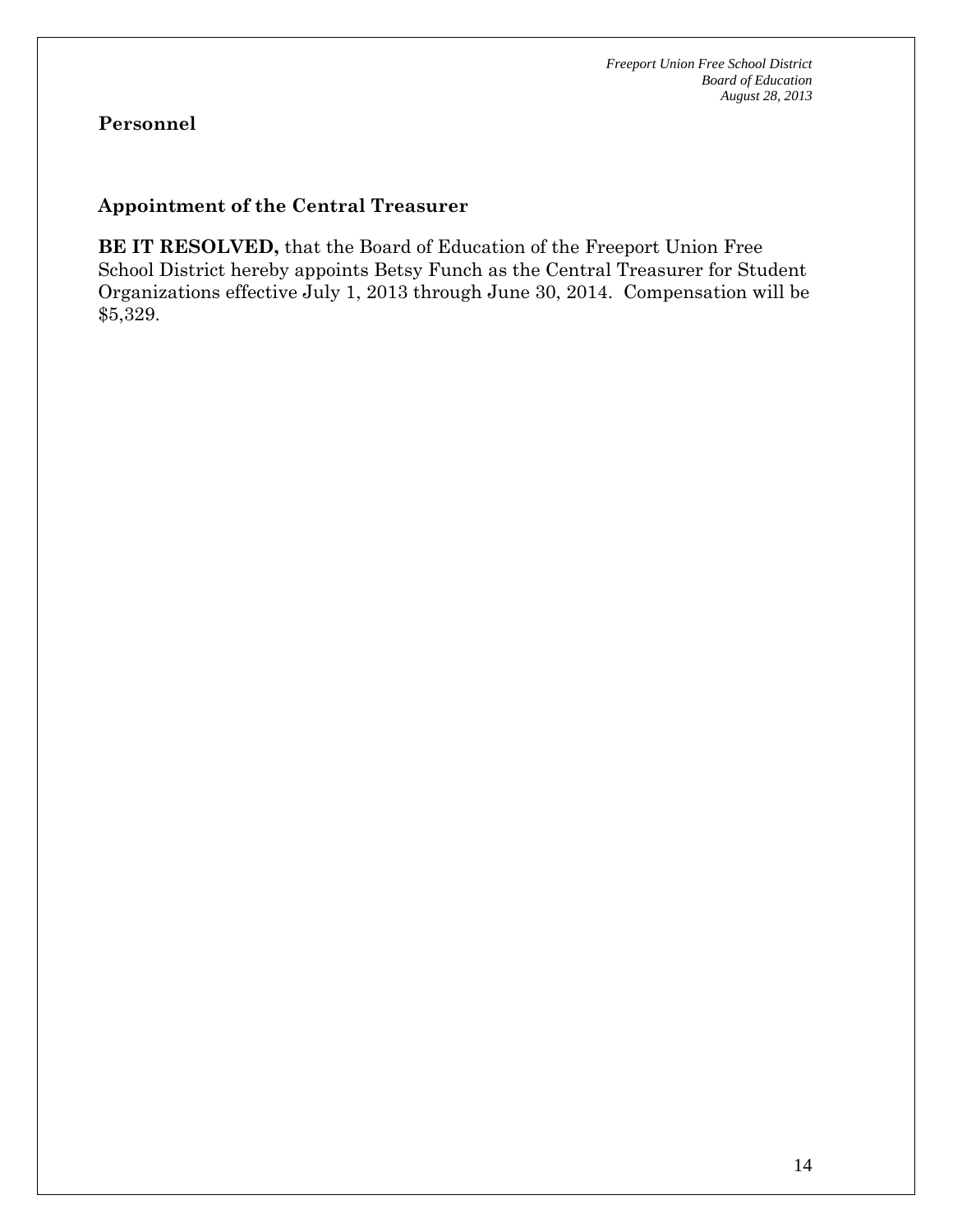# **Education**

#### **CSE/CPSE Minutes**

**BE IT RESOLVED,** that the Board of Education of the Freeport Union Free School District hereby accepts the minutes of the meetings of the Committees on Special Education and Preschool Special Education for the following dates:

May 6, 9, 16, 17, 21, 22, 23, 24, 28, 29, 30, 31, 2013

June 3, 4, 5, 6, 7, 11, 12, 13, 14, 17, 18, 19, 20, 21, 24, 2013

July 11, 16, 19, 22, 24, 31, 2013

August 6, 2013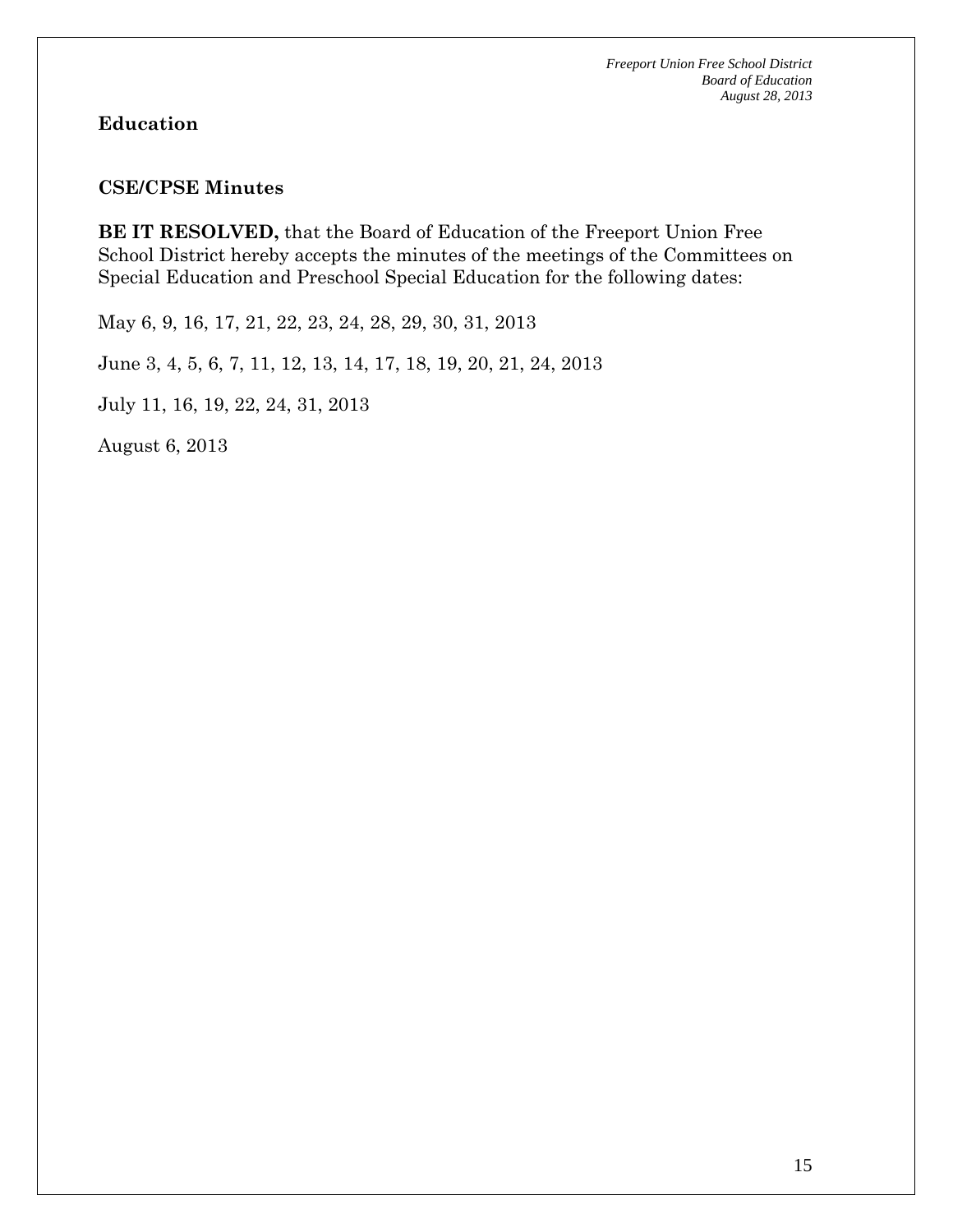# **Appointment of Administrative Staff**

**BE IT RESOLVED** that the Board of Education of the Freeport Union Free School District, upon the recommendation of the Superintendent, hereby appoints **Rong Miao** to the position of Assistant Business Administrator (replacing Susan Maddi, resigned), as a probationary employee effective September 16, 2013 through September 16, 2016. The tenure area in which **Rong Miao** shall serve is "Assistant Business Administrator", a district wide tenure area. Compensation will be \$115,000.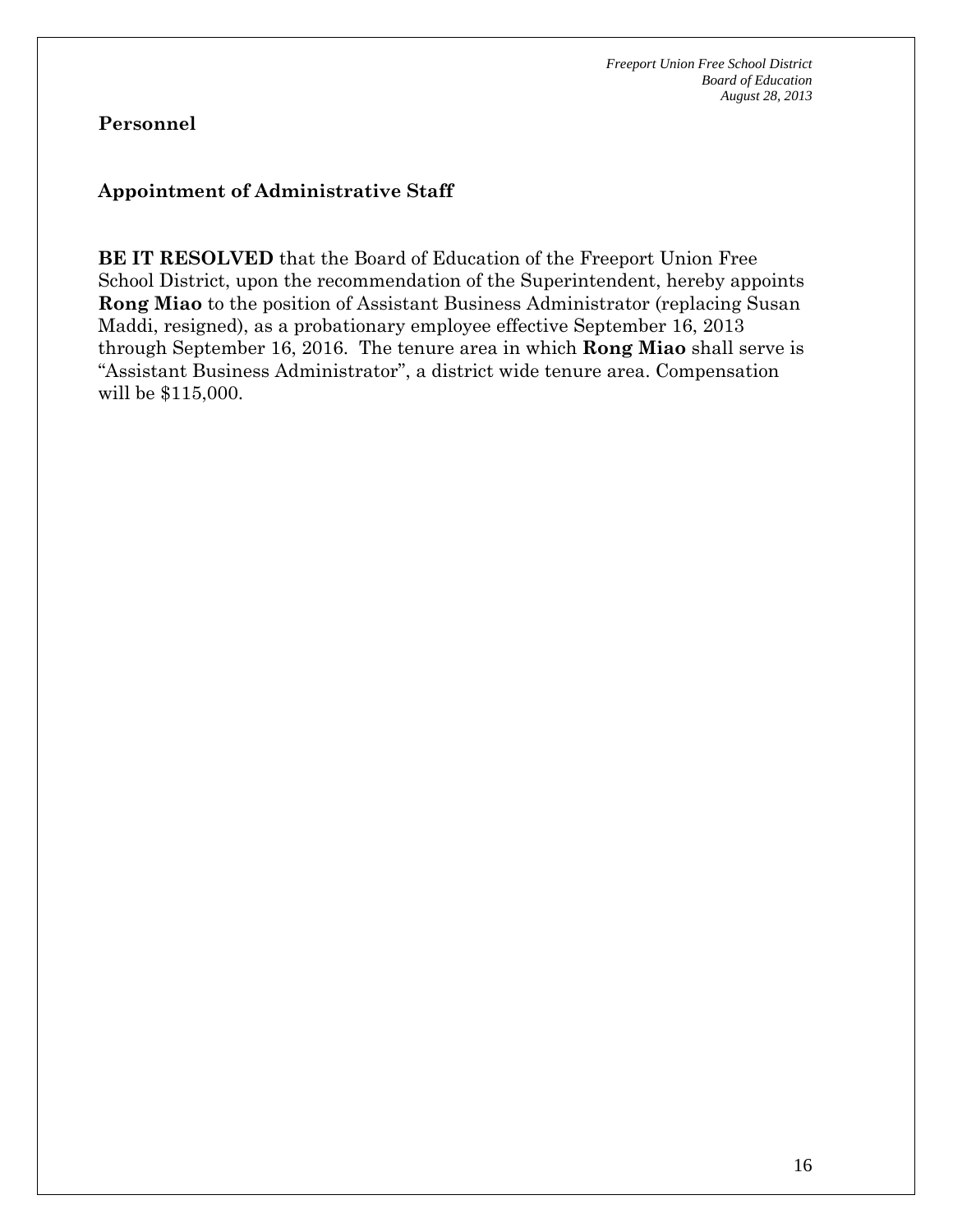#### **Retirement of Staff**

**BE IT RESOLVED,** that the Board of Education of the Freeport Union Free School District hereby accepts the letter of resignation for the purpose of retirement from the following staff member as listed:

**Myrta Aviles**, Senior Typist Clerk, effective August 19, 2013, after serving the children of Freeport for more than 7 years.

**Denise Fagan**, full-time Teaching Assistant, effective August 1, 2013, after serving the children of Freeport for more than 18 years.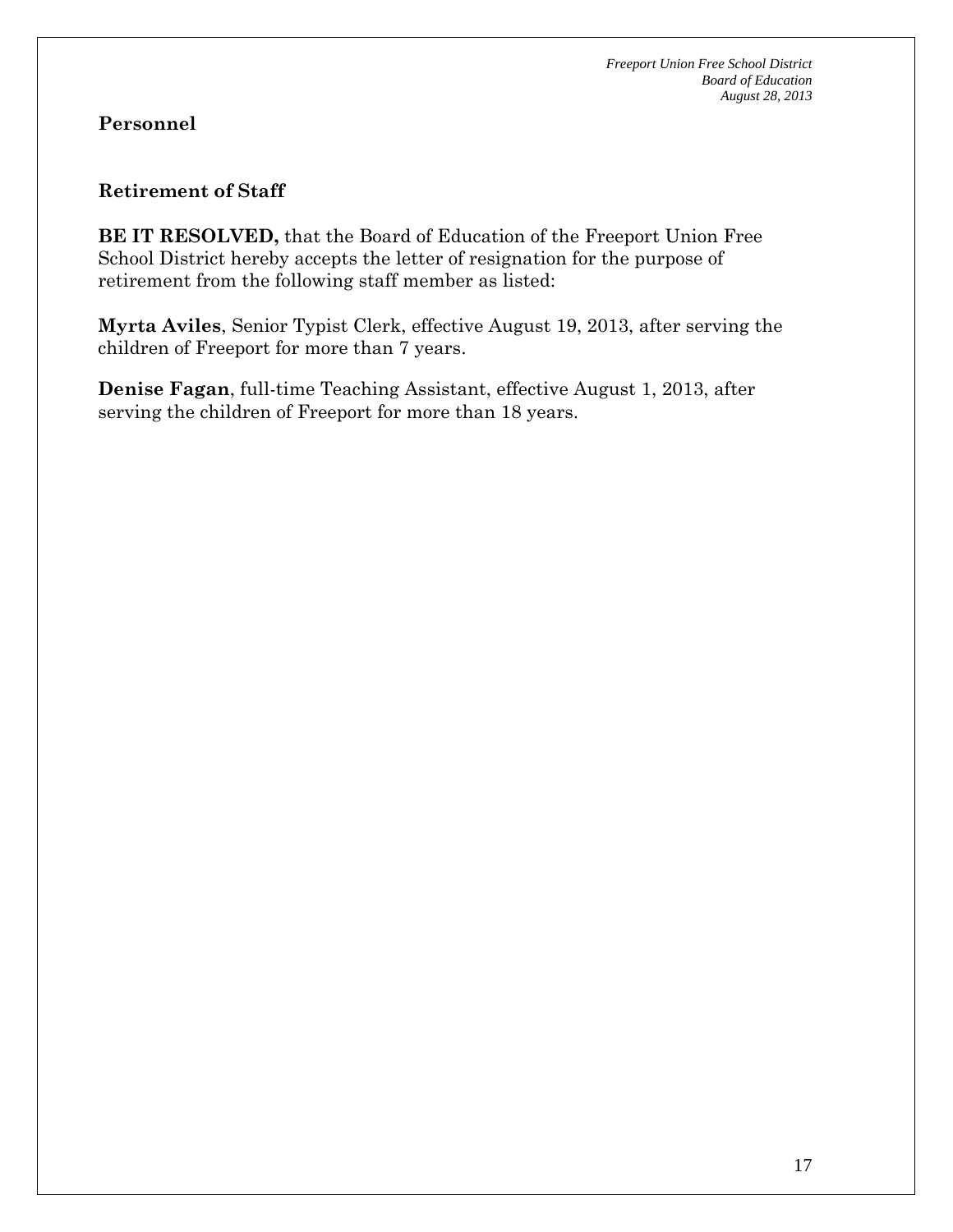# **Education**

# **Approval of Consultants**

**BE IT RESOLVED,** that the Board of Education hereby approve the agreement between the following consultant and the Freeport Union Free School District, as per the attached list for; and

**BE IT FURTHER RESOLVED**, that the Board of Education authorizes the Superintendent (or his designee) to execute said agreements on its behalf.

| Consultant                               | Schools                                                               | <b>Services Provided</b>                                                                                                                                                               | Costs for<br>2013-14 | <b>Funding Source</b>                                   |
|------------------------------------------|-----------------------------------------------------------------------|----------------------------------------------------------------------------------------------------------------------------------------------------------------------------------------|----------------------|---------------------------------------------------------|
| Carol Masin,<br>Consultant               | Atkinson,<br>Dodd                                                     | (10 days)Professional<br>Development in<br>Wilson Language<br>Services : Just Words<br>Reading Intervention<br>Program/Foundations<br>(reading teachers,<br>resource Room<br>teachers) | \$7500.00            | Title IIa                                               |
| Heinemann<br>Professional<br>development | Archer,<br>Giblyn,                                                    | (6 days) Professional<br>Development In<br>Levelled Literacy<br><b>Intervention Program</b><br>for $K-4$ (reading<br>teachers)                                                         | \$16,800.00          | Title IIa                                               |
| Luisa L.<br>Costa, Ph.D.                 | Columbus,<br>Archer,<br>Bayview,<br>Giblyn, and<br><b>New Visions</b> | Dual Language<br>Education; applying<br>SIOP strategies                                                                                                                                | \$11,000             | Title III, Part A                                       |
| Estrada-Parris<br>L.L.C                  | All                                                                   | Aligning ESL/Bilingual<br>Curriculum to the<br>Common Core                                                                                                                             | \$6,000              | Title III, Part A                                       |
| Cell Motion<br>Laboratories              | Archer,<br>Bayview,<br>Giblyn, New<br>Visions,                        | 32 Days of Hands-On<br>Science Lessons for<br>Students<br>Professional<br><b>Development Sessions</b><br>for up to 20 teachers<br>at each school                                       | \$46,945             | 21 <sup>st</sup> Community<br>Learning Centers<br>Grant |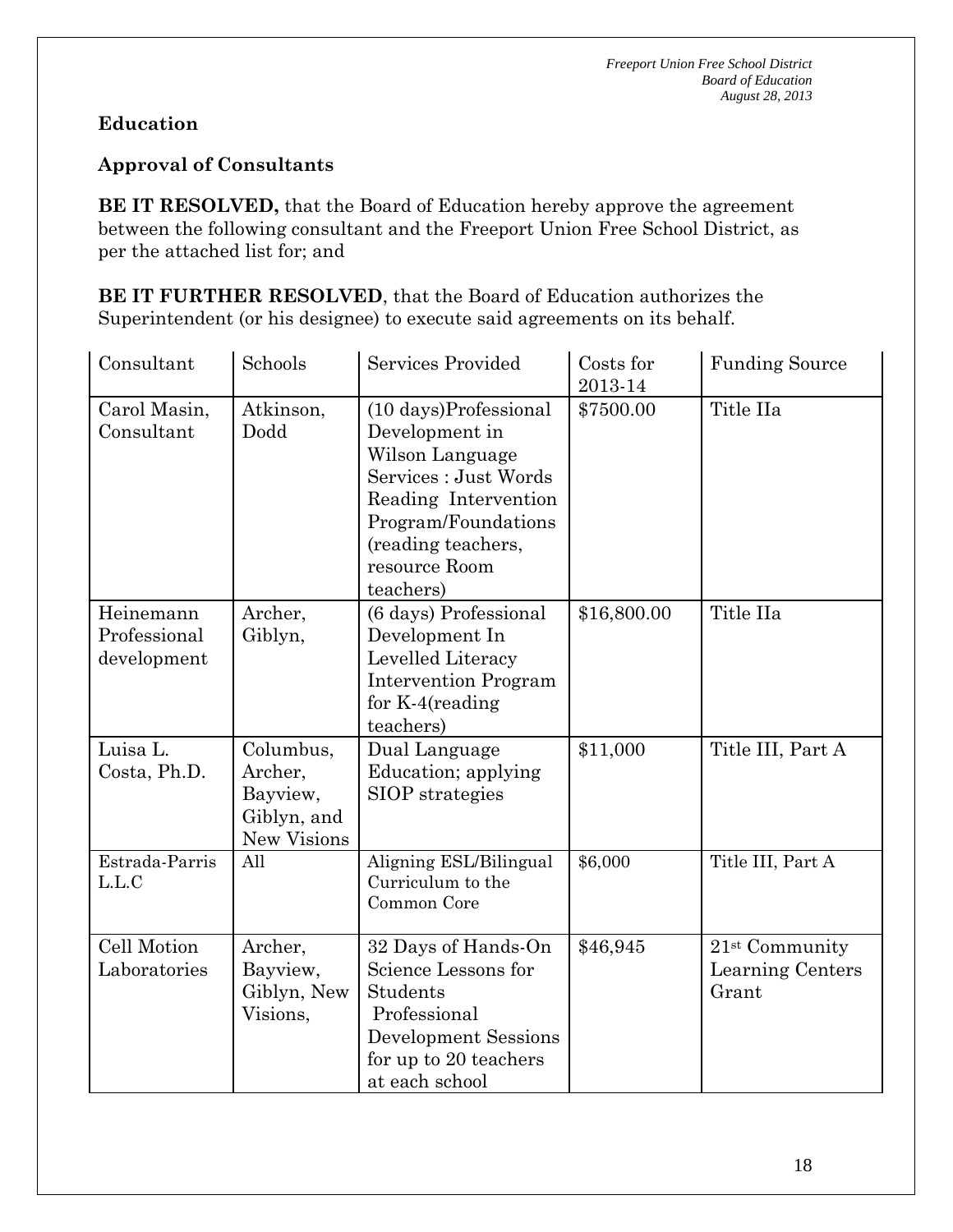**Education** 

**Approval of the Revised 2013-2014 Code of Conduct** 

**BE IT RESOLVED,** that the Board of Education of the Freeport Union Free School District hereby adopts the District-wide Code of Conduct for the 2013 – 2014 School Year.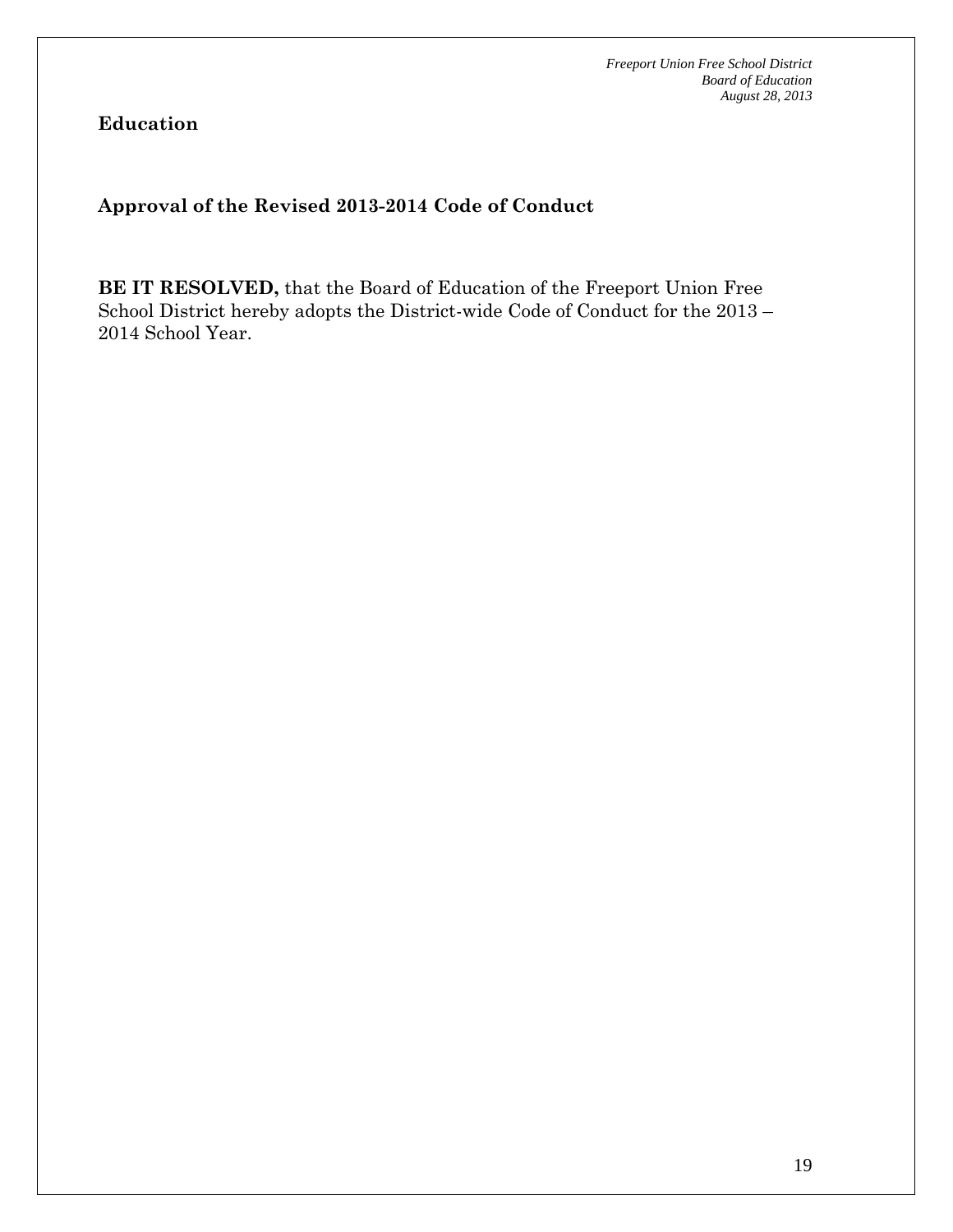# **Education**

# **Roll-Over of the 2012-2013 APPR Plan**

**WHEREAS**, the District has been unable to reach final agreement on a 2013-2014 Annual Professional Performance Review (APPR) Plan; and

**WHEREAS**, the New York State Education Department requires that the District submit an Implementation Certification Form by August 30, 2013 regarding the status of its APPR Plan for the 2013-2014 school year;

**NOW, THEREFORE, BE IT RESOLVED**, that the Board of Education of the Freeport Union Free School District hereby authorizes the President of the Board of Education and the Superintendent of Schools to execute the Implementation Certification Form for the District's 2013-2014 APPR Plan, which form shall certify that the District's current APPR Plan in effect for the 2012-2013 school year shall remain in effect until a subsequent plan is agreed to; and

**BE IT FURTHER RESOLVED**, that the Board of Education authorizes the Superintendent of Schools or his or her designee to submit this form to the State Education Department.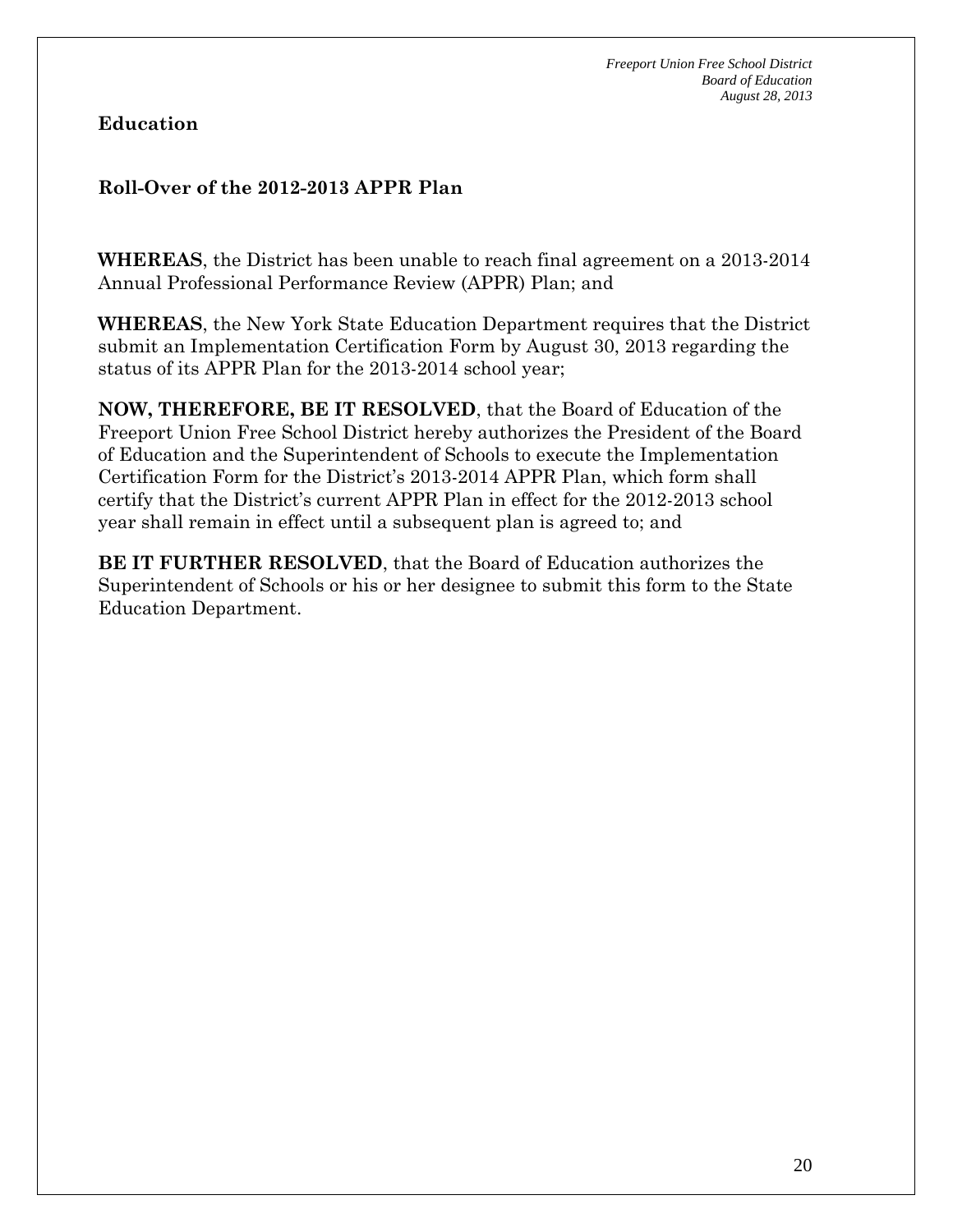**Finance** 

# **RESOLUTION –BUDGET TRANSFERS-GENERAL FUND**

**BE IT RESOLVED**, that the Board of Education of the Freeport Union Free School District here by approves the attached Budget Transfer within the General Fund for the year ending June 30, 2013 and August 2013.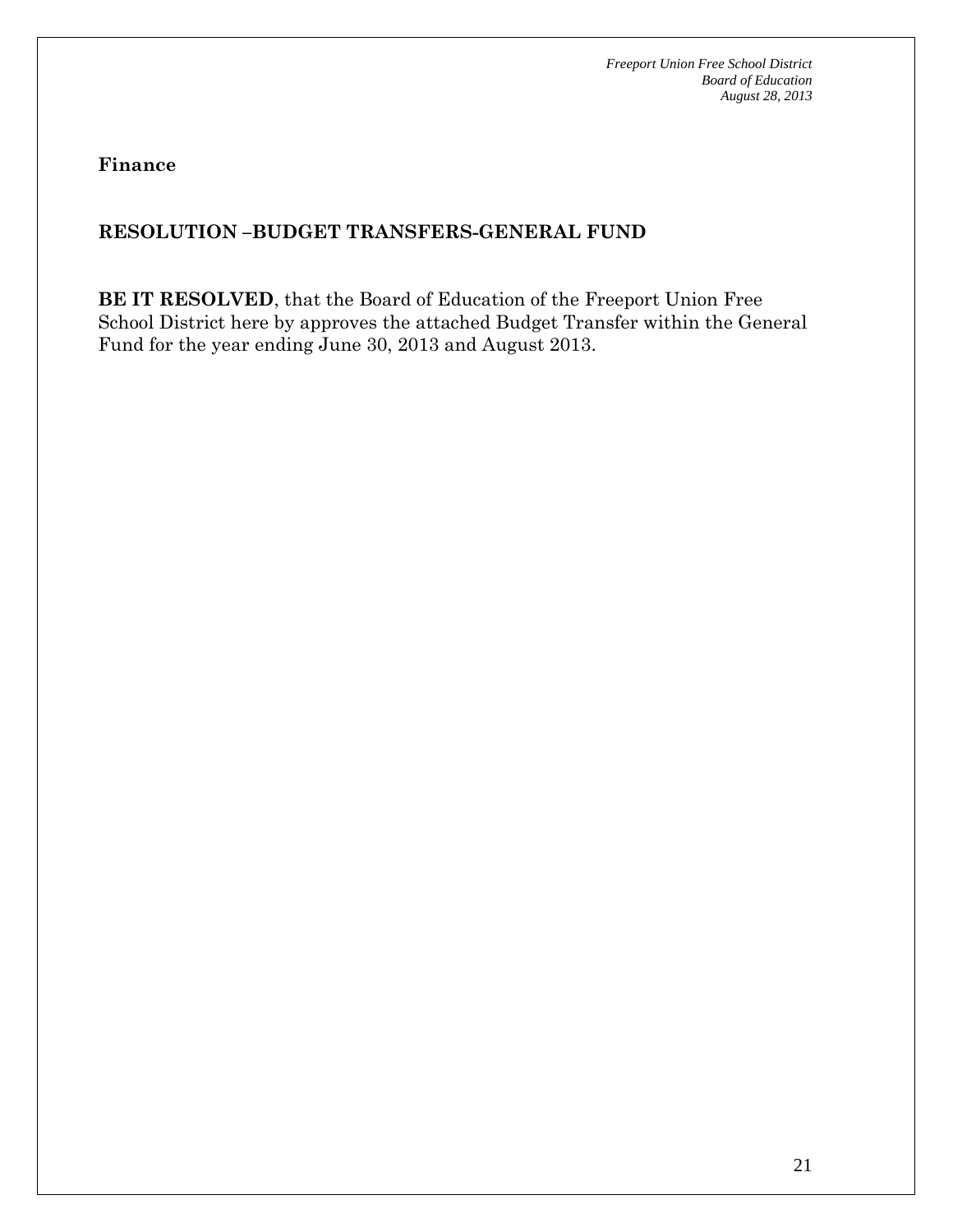# **Approval of Transportation Contract Extensions**

**BE IT RESOLVED**, that the Freeport Union Free School District hereby approves an annual extension of the transportation contract with First Student, WE Transport and ACME Bus Corporation with an increase to be approved by the New York State Education Department based upon the approved annual increase in the Consumer Price Index for the 2013-2014 School Year.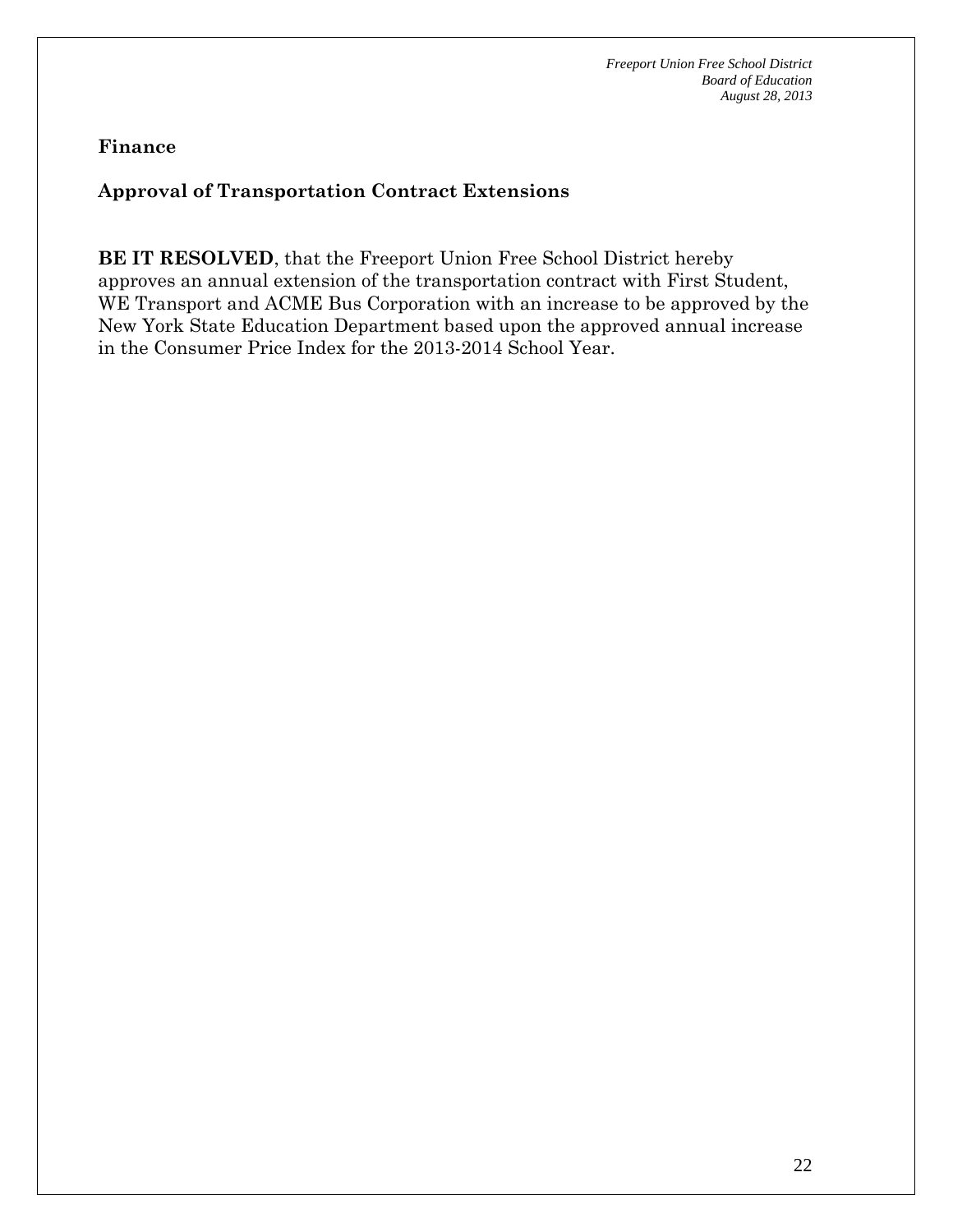# **Acceptance of Donations –– Various Organizations – Leo F. Giblyn School – For Super Storm Sandy Relief**

**BE IT RESOLVED**, that the Board of Education of the Freeport Union Free School District hereby accepts the generous donation in the amount of \$1,000, from East Meadow High School, for the Leo F. Giblyn School, to be used for Super Storm Sandy relief.

**BE IT ALSO RESOLVED**, that the Board of Education of the Freeport Union Free School District hereby accepts the generous donation in the amount of \$350 from Howard Lederer (Parent), for the Leo F. Giblyn School, to be used for Super Storm Sandy relief.

**BE IT FURTHER RESOLVED**, that the Board of Education of the Freeport Union Free School District hereby accepts the generous donation of \$5,000 from Alpha Kappa Alpha Sorority, Inc., Theta Iota Omega Chapter in conjunction with New York Life Insurance Co., for the Leo F. Giblyn School to be used for Super Storm Sandy relief.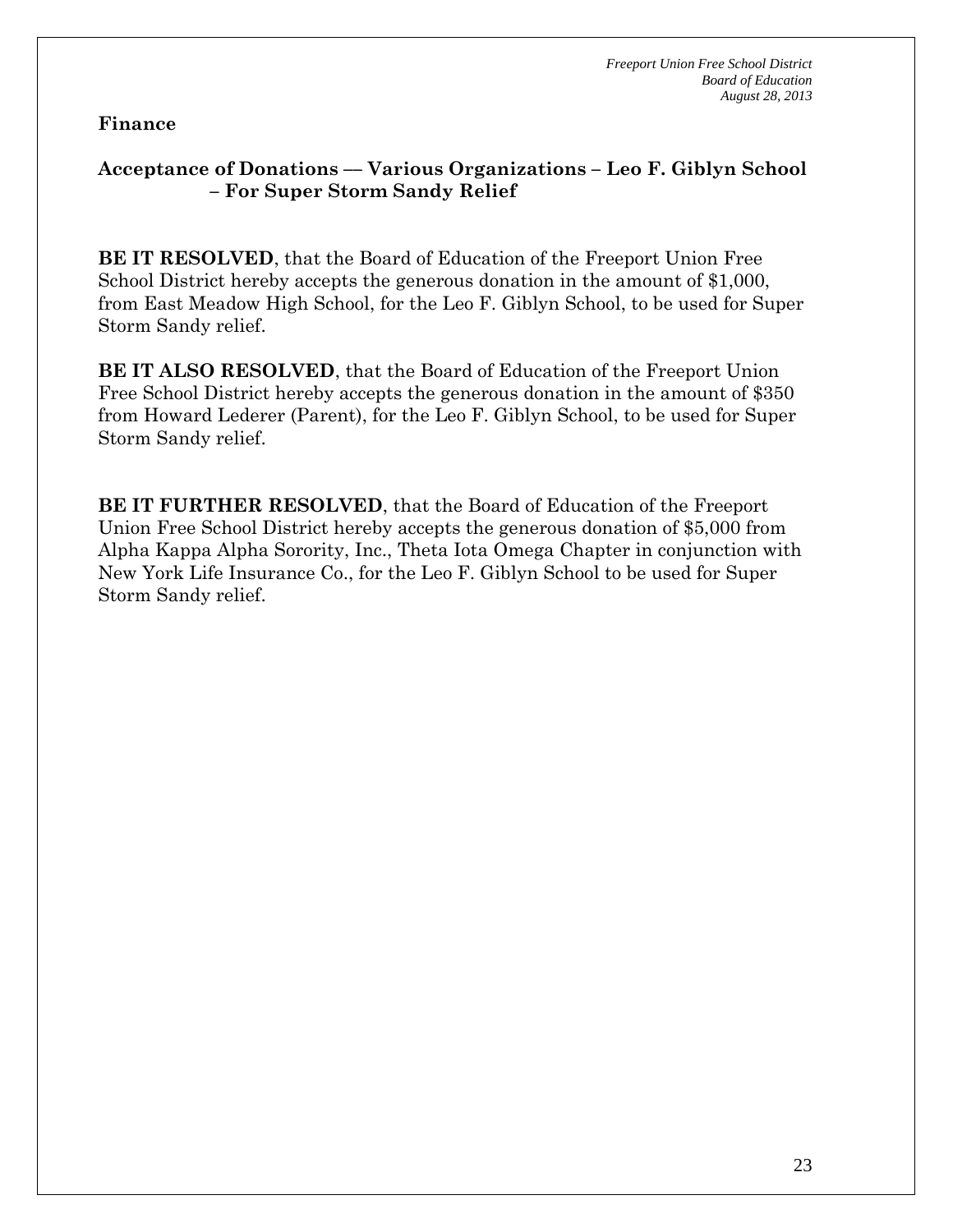#### **Ratification of a Memorandum of Agreement**

**BE IT RESOLVED**, that the Board of Education of the Freeport Union Free School District hereby ratifies the Memorandum of Agreement between the Civil Service Employees Association, Inc., Local 1000, AFSCME and its Freeport Non-Teaching Unit (Custodial Unit) and the Freeport Union Free School District dated July 8, 2013. This agreement is effective and covers the period of July 1, 2010 through June 30, 2014.

**BE IT ALSO RESOLVED**, that the Board of Education of the Freeport Union Free School District hereby authorizes the Superintendent of Schools to sign said agreement.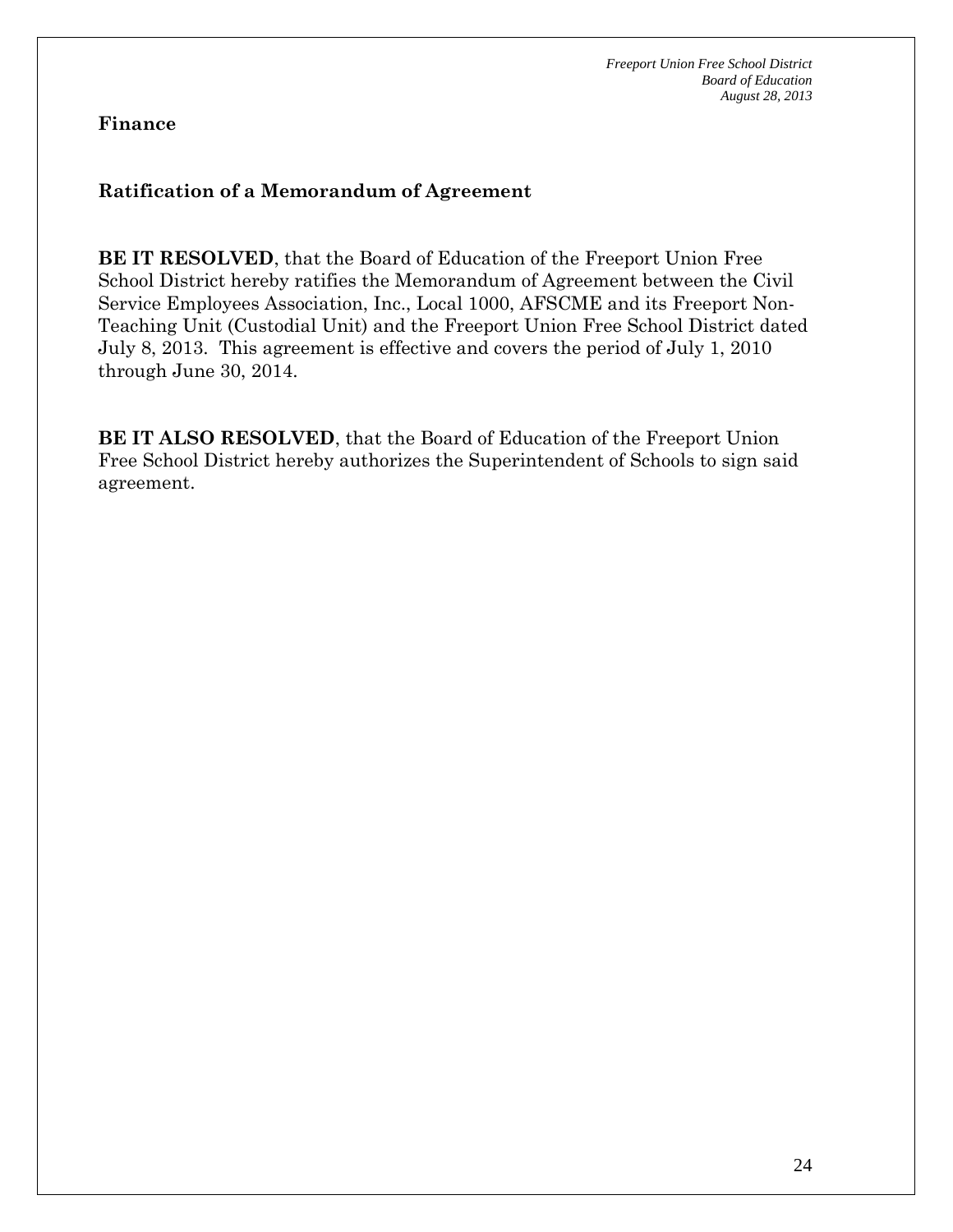# **Rescinding of an Affordable Care Action**

**WHEREAS**, on or about July 2, 2013, the Board of Education of the Freeport Union Free School District established standard measurement, administrative and stability look-back periods for its ongoing employees in order to determine full-time status of such employees in accordance with the proposed regulations under Patient Protection and Affordable Care Act; and

**WHEREAS**, a material change in circumstances has arisen concerning this matter; and

**WHEREAS**, the U.S. Department of the Treasury has delayed certain provisions of the Patient Protection and Affordable Care Act relevant to the establishment of the look-back periods,

**NOW, THEREFORE, BE IT RESOLVED**, that the Board of Education rescinds the resolution adopting the standard measurement, administrative and stability look-back periods for its ongoing employees which was approved by the School District on July 2, 2013.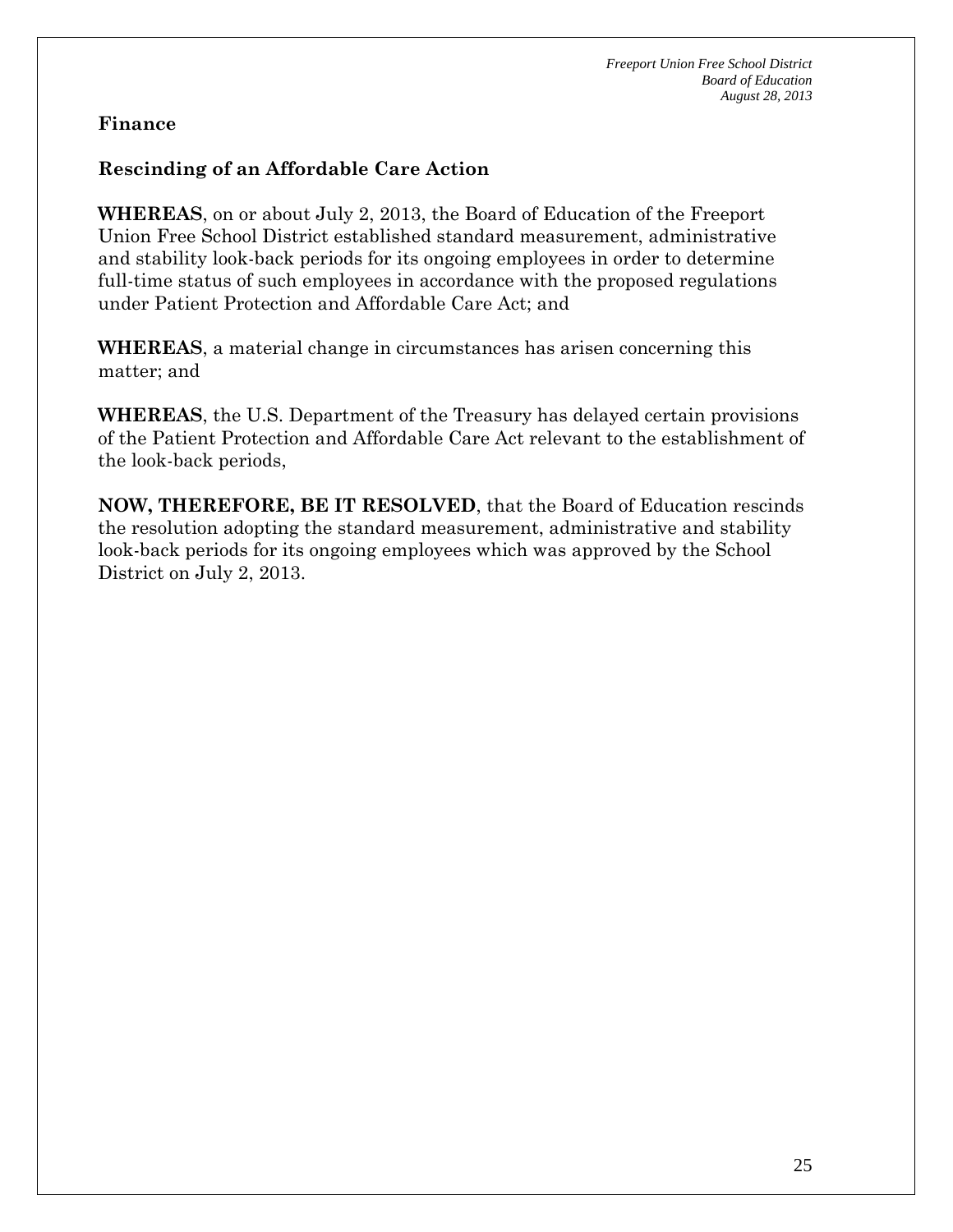# **Approval of SEQRA in Connection with the Emergency Steam Pipe Repair**

**WHEREAS**, the Board of Education of the Freeport Union Free School District desires to embark upon an emergency repair project, to wit:

Removal/replacement of portions of existing steam pipes in the Freeport High School Cafeteria.

**WHEREAS**, said emergency project is subject to classification under the State Environmental Quality Review Act (SEQRA); and

**WHEREAS**, maintenance or repairs involving no substantial changes in existing structures or facilities are classified as Type II Actions under the current Department of Environmental Conservation SEQRA Regulations (Section 6 NYCRR 617.5 (c) (1)); and

**WHEREAS**, replacement, rehabilitation or reconstruction of a structure or facility, in kind, on the same site, including upgrading buildings to meet building or fire codes, unless such action meets or exceeds any of the thresholds in section 617.4 of this Part are classified as Type II Actions under the current Department of Environmental Conservation SEQRA Regulations (Section 6 NYCRR 617.5 (c) (2)); and

**WHEREAS**, the SEQRA Regulations declare Type II Actions to be actions that have no significant impact on the environment and require no further review under SEQRA; and

**WHEREAS**, the Board of Education, as the only involved agency, has examined all information related to this project and has determined that the emergency project for:

Removal/replacement of portions of existing steam pipes in the Freeport High School cafeteria.

is classified as a Type II Action, which require no further review under SEQRA pursuant to Section 617.5 (c) (1) and 617.5 (c) (2) of the SEQRA Regulations;

**NOW, THEREFORE, BE IT RESOLVED** that the Board of Education of the Freeport Union Free School District hereby declares itself lead agency in connection with the requirements of the State Environmental Quality Review Act (SEQRA); and

**BE IT FURTHER RESOLVED**, that the Board of Education hereby shall forward an official copy of this Resolution to the New York State Education Department together with a copy of the Memorandum of Agreement between the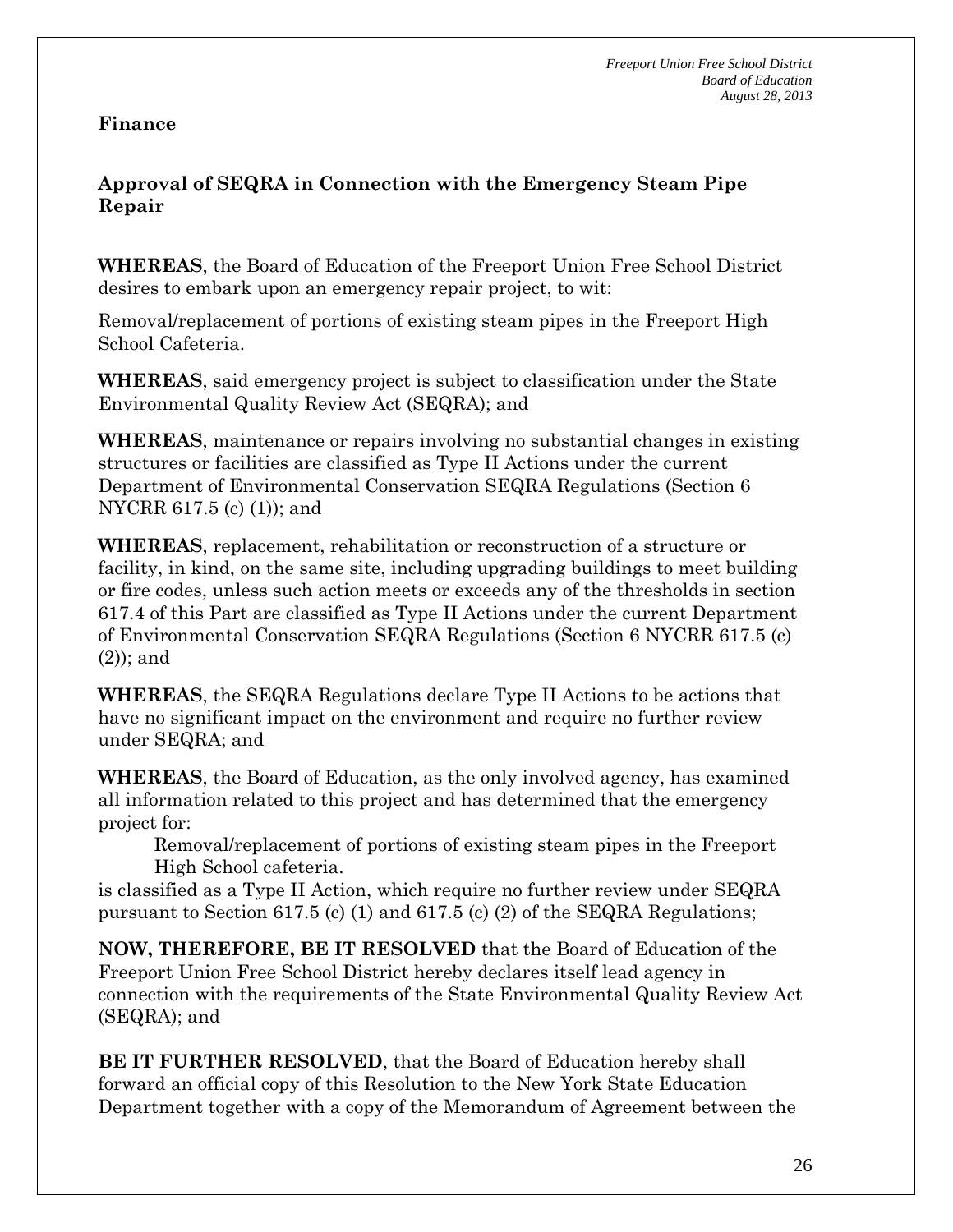New York State Education Department (SED) and the New York State Office of Parks, Recreation and Historic Preservation (OPRHP) in connection with its request for approval of the above-described emergency project from the New York State Education Department.